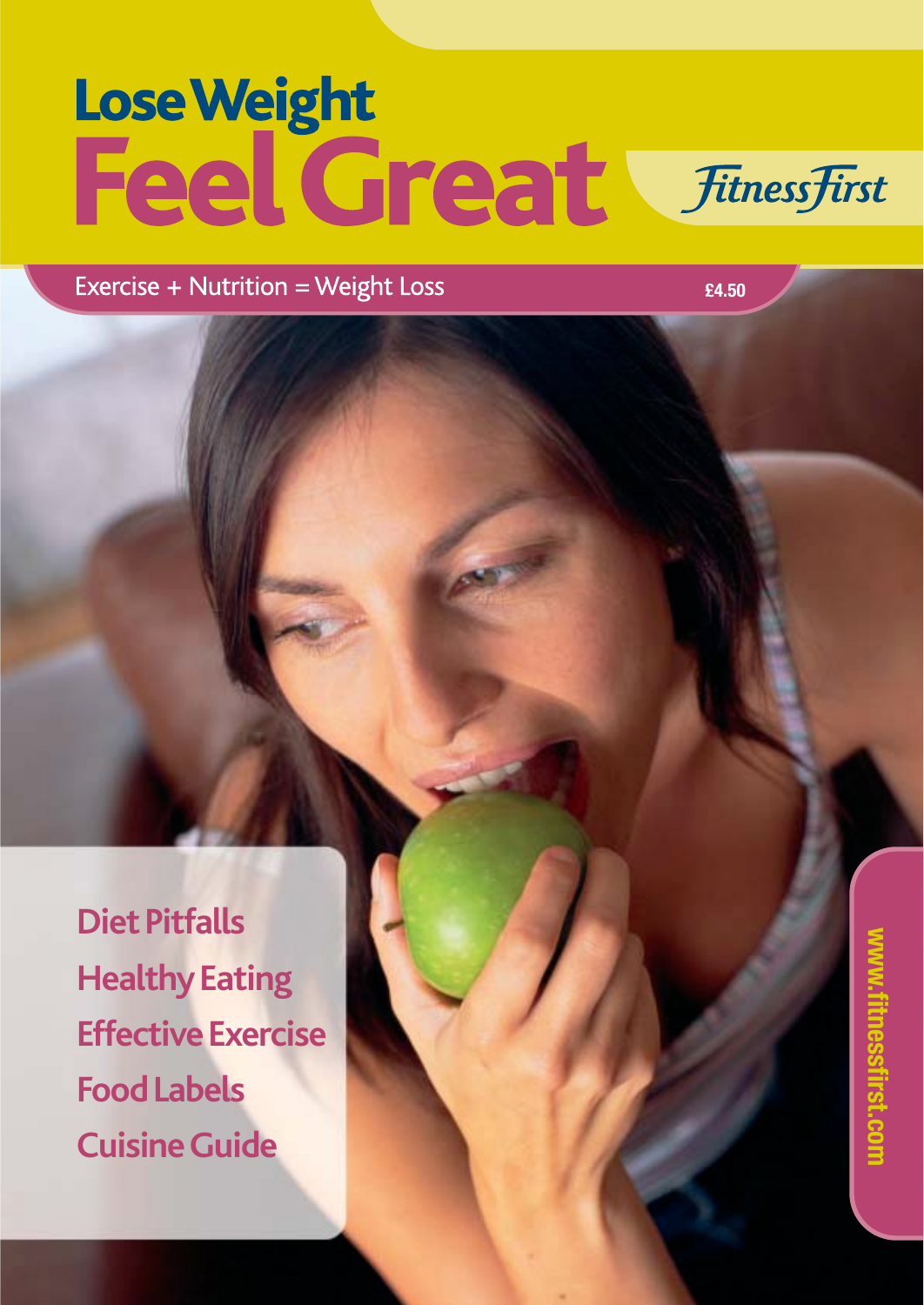### **'Success is the sum of small efforts repeated day in and day out.'**



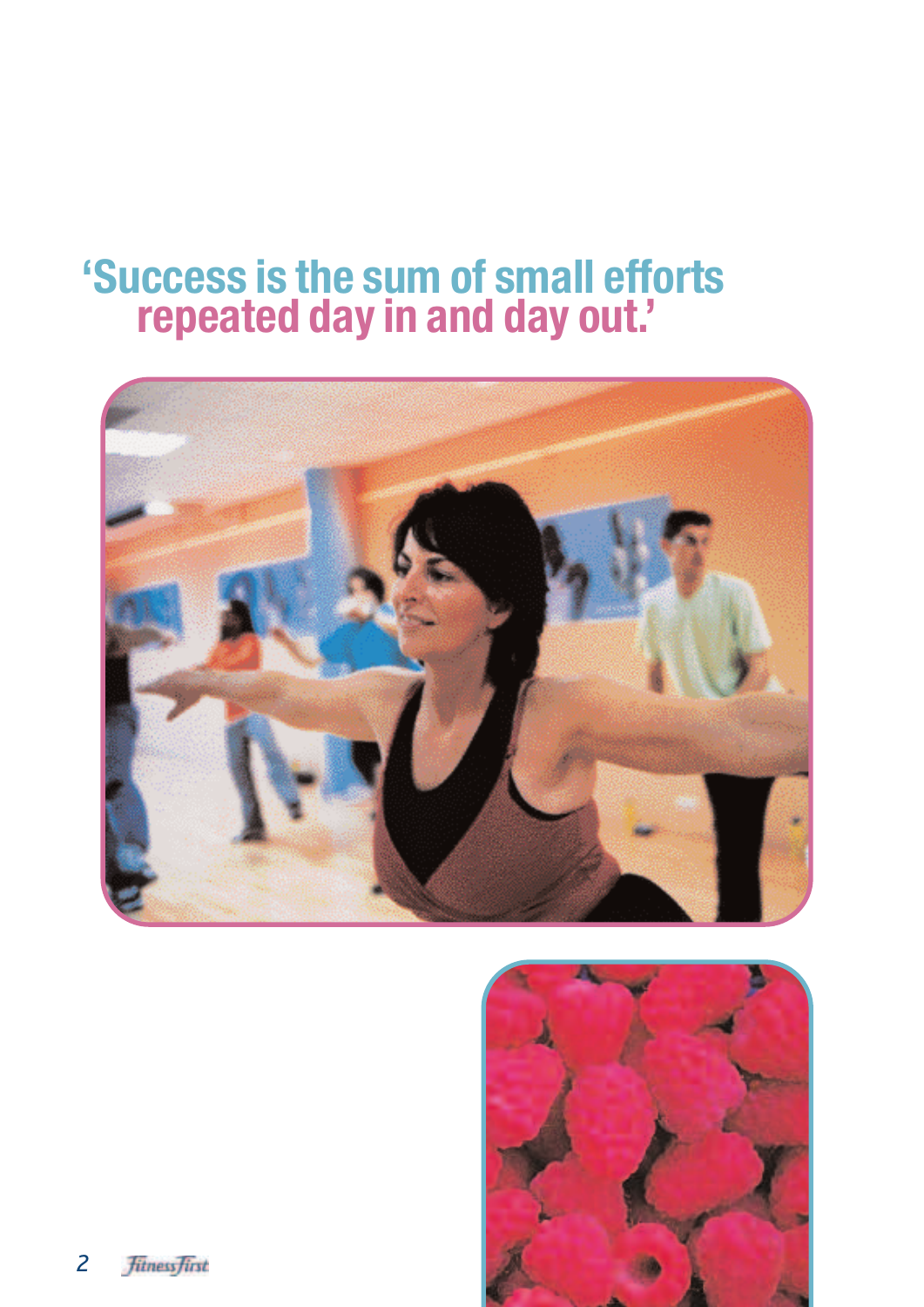# **Intro**

#### **Keen to lose weight and get in top shape?**

We've compiled this comprehensive weight management guide to help you do just that. It contains a host of practical information, tips and strategies on how to achieve the results you want (and keep them!).

A healthy diet combined with regular exercise still remains the most effective method for keeping weight off long term. Instead of aiming for a super-slim weight, you are much more likely to achieve success if you work towards a weight that you are comfortable with. Feeling good about your body shape and how your clothes fit is much more important than what the scales say.

Motivate yourself by focussing on all the benefits of losing weight, such as having more energy and improving your health. Reduced cholesterol and blood pressure, longer life expectancy and less risk of diabetes and cancer are just a few of the added bonuses of weight loss!

For added motivation and inspiration, try our popular personal training sessions.Having your own personal trainer is a sure way to get lasting results, and an incentive to stay on track with your healthy eating and fitness goals.

# **Go on, take the next step<br>We're here to show you how**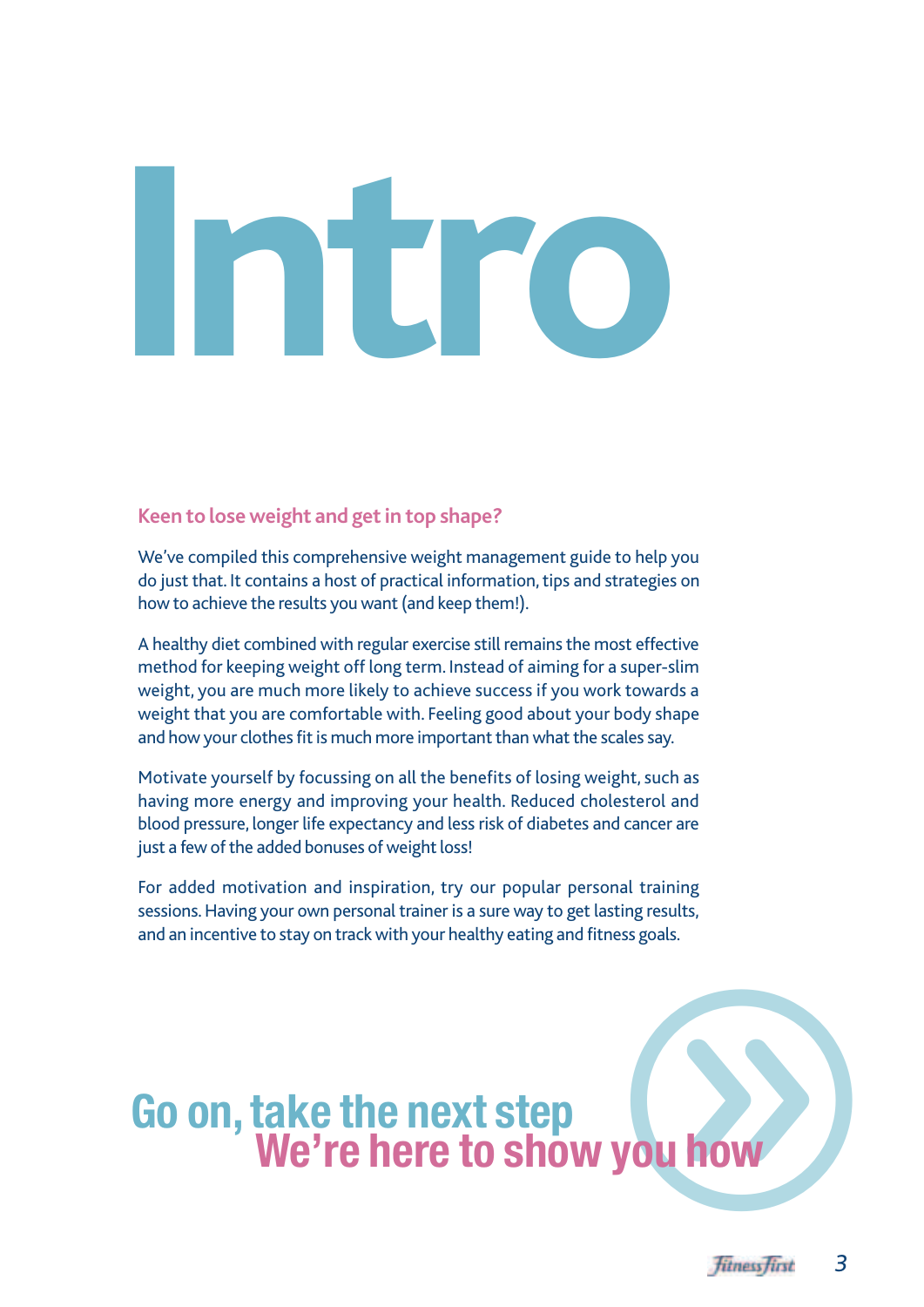### **'Effort only fully realises its reward after a person refuses to quit.'**



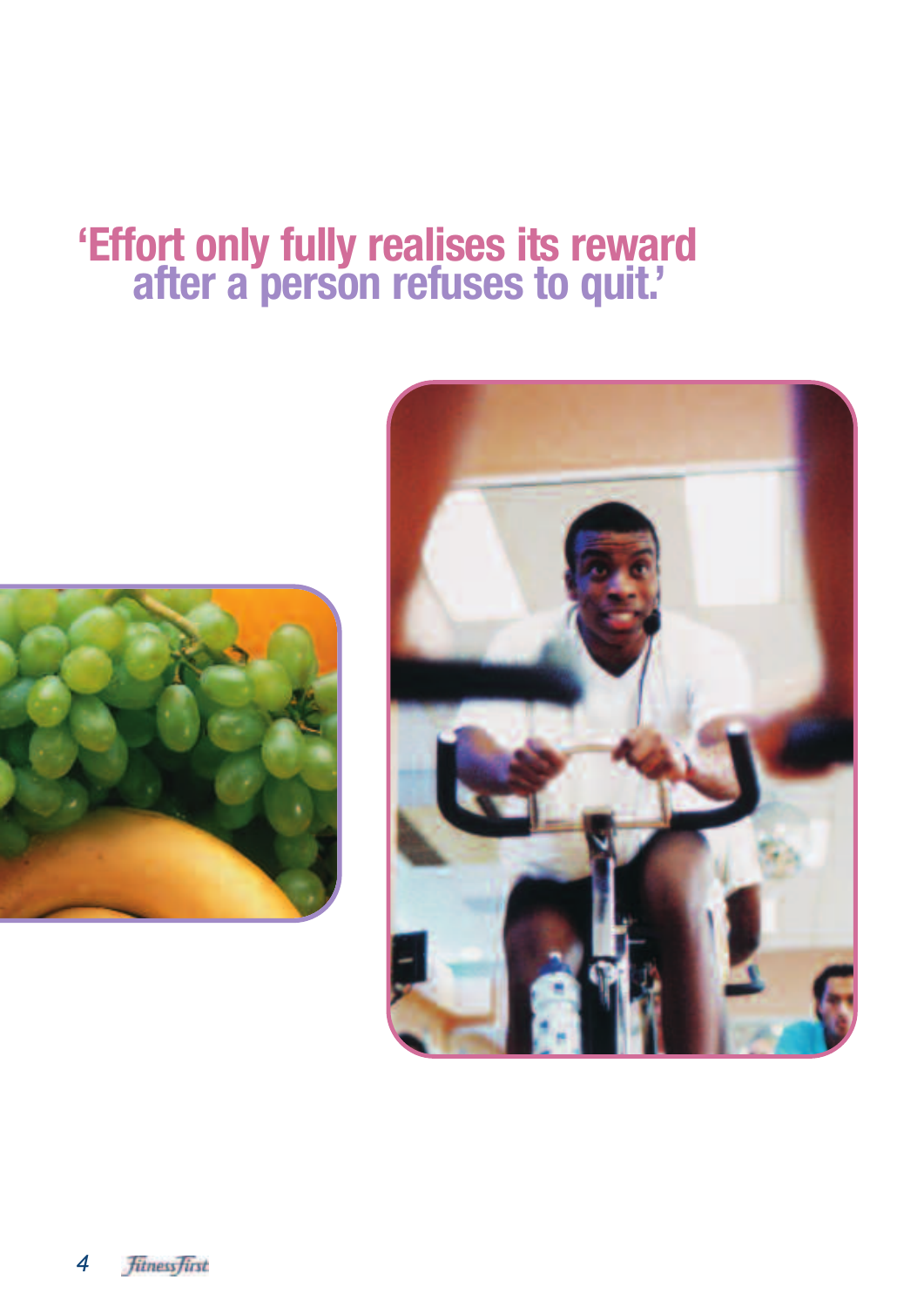# **Contents**

| <b>What Makes a Healthy Diet?</b> | 6  |
|-----------------------------------|----|
| <b>Why Diets Don't Work</b>       | 10 |
| <b>A Habit of Exercise</b>        | 12 |
| <b>Fat &amp; Calories</b>         | 14 |
| <b>Emotional Eating</b>           | 16 |
| <b>Goal Setting</b>               | 20 |
| <b>Reading Food Labels</b>        | 22 |
| <b>Eating In</b>                  | 24 |
| <b>Eating Out</b>                 | 26 |
| <b>Cuisine Guide</b>              | 28 |
| <b>How Much is a Portion?</b>     | 30 |

This publication is produced by Fitness First Plc, 58 Fleets Lane, Fleetsbridge, Poole, Dorset, BH15 3BT. Written & edited by Justine Northcott (BA Communications).

Fitness First Plc cannot accept responsibility for any inaccuracies or mistakes contained in editorial or illustrations, or the quality, safety or delivery of goods or services offered by third parties advertising in this publication. All material contained in this publication is the copyright of Fitness First Plc and may not be reproduced in any form without the written consent of the publisher. All rights reserved.

If in doubt, seek clearance from a doctor prior to commencing a fitness, dietary or health regime, or if you have a chronic illness or health condition.

Tel: 01202 845000. Web site: www.fitnessfirst.com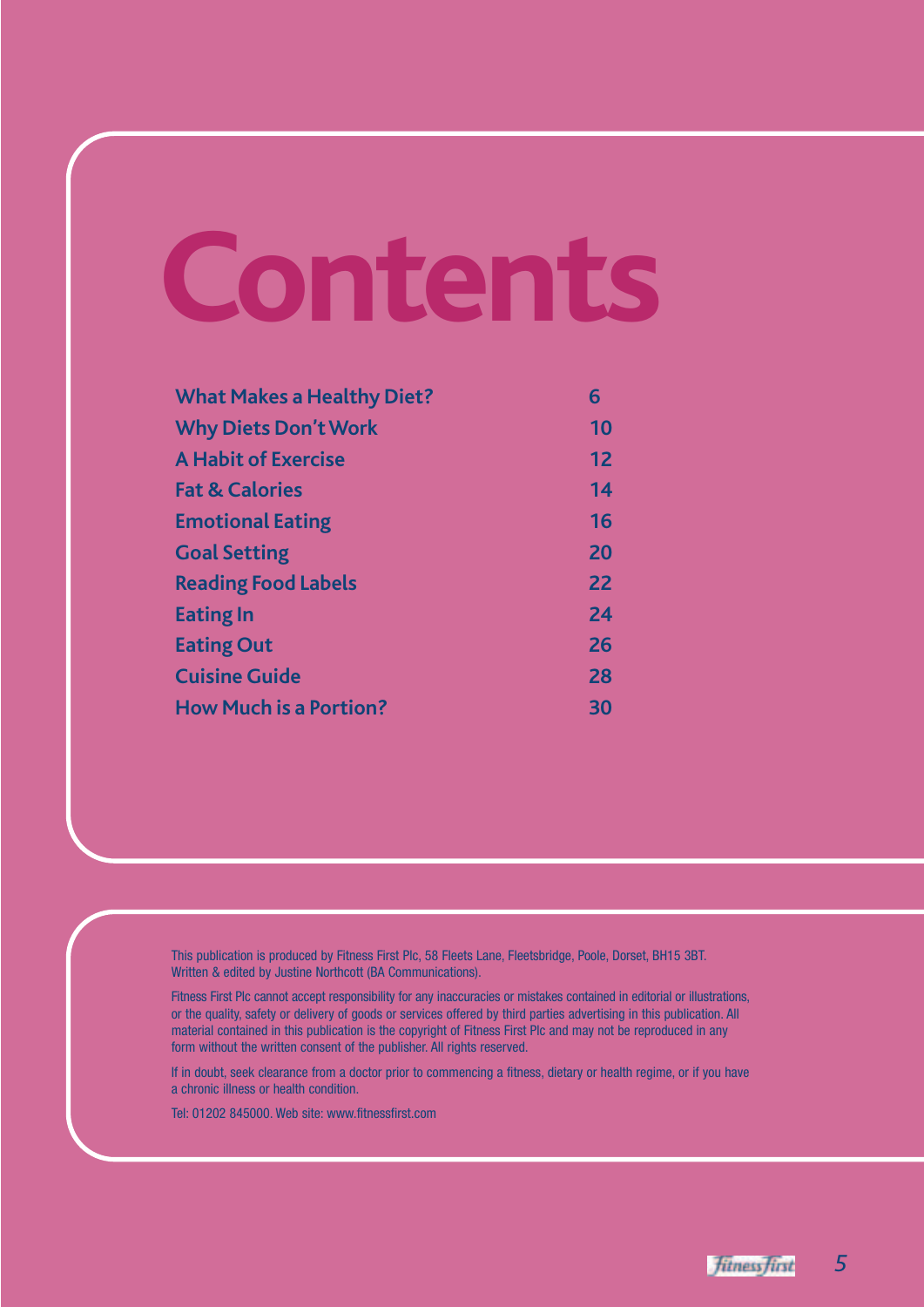### **What Makes a Healthy Diet?**

Forget about food deprivation, calorie counting or fad dieting, because balance and moderation are the keys to successful weight management. Make the following healthy eating strategies a part of your lifestyle and you'll soon be one step closer to achieving your weight loss goals.

#### **Eat the right proportions**

The 'What's on your plate' diagram opposite shows the best proportion of foods from the five food groups that you should be eating each day. Getting your proportions right ensures you are consuming the best balance of vitamins and minerals, while minimising your fat and sugar intake.

#### **Cut your portion size**

If your portion sizes are too big, you'll be consuming too many calories, regardless of whether the food you eat is low in fat. Carbohydrate and protein can be turned to fat if eaten in large quantities over an extended period, so think about reducing the amount you eat.As a general rule, one standard portion of anything is about the size of your palm. Refer to 'How much is a portion?' on page 30-31 for examples of portion sizes.

#### **Know when to stop**

You know that uncomfortable feeling you get when you eat too much, well that's what you need to avoid.There is a delay between your brain registering that your stomach is full, and your stomach actually being full. Stop eating before you reach that bloated, uncomfortable stage.A good way to avoid getting really hungry and over-eating at mealtimes is to graze on small meals/snacks throughout the day rather than eating three large meals a day. Refer to 'Snacks on the Run' on page 24 for healthy snack ideas.

#### **Consume fewer calories than you burn each day**

If the most exercise you've done all day is to walk from your front door to the car, then you don't need to eat as much as you would if you had done a gym workout. Remember, if you eat more calories (kcal) than you burn off, the excess calories must be stored somewhere – most commonly they are stored as fat. Refer to 'A Habit of Exercise' on page 12-13 for information about exercise for weight loss.



#### **Reduce your fat intake**

Not all calories are equal – there are more calories in fat (9 kcal/gram) than there are in protein (meat, poultry, dairy products) or carbohydrate (fruits, vegetables), which have 4 calories per gram.This means that fat calories are the most fattening, so should be eaten sparingly.There's no need to cut them out altogether, just cut them down.To find out more about how to reduce your fat intake, refer to 'Fat & Calories' on page 14-15.

#### **Set Realistic Goals**

Your weight loss goals need to be realistic so you can be happy with them on a long term basis.A slow and steady change in your eating habits will provide the results that last. Keep in mind that recommended weight loss is no more than one to two pounds per week. Refer to 'Goal Setting' on page 20-21 to find out the best way to achieve your goals.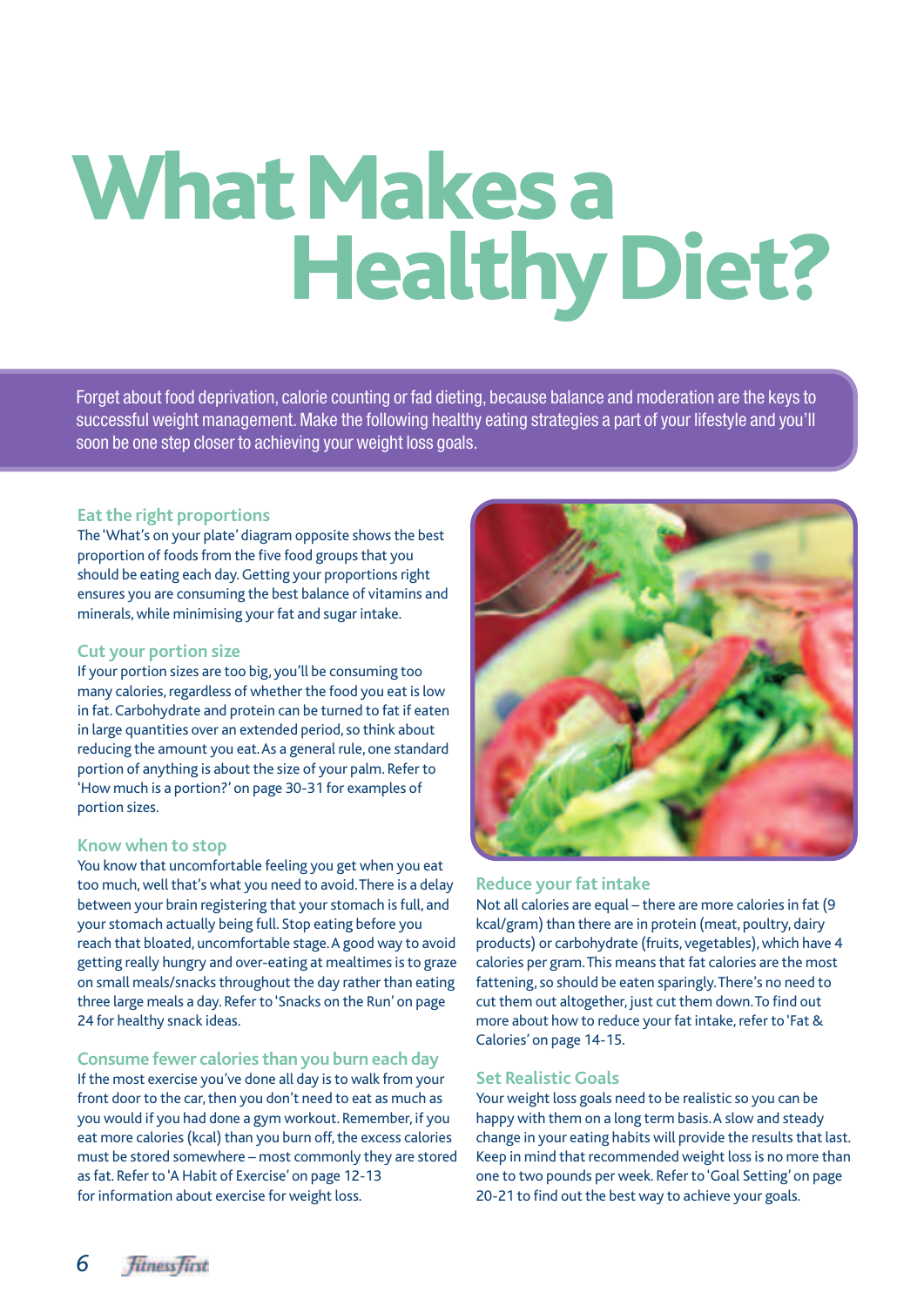

#### **What's on your plate?**

Imagine this is your dinner plate – the size of the portion tells you how much of that type of food you should be eating.

**Bread, other cereals & potatoes**  30% of your plate (5 portions or more)

**Fruit & vegetables**  30% of your plate (at least 5 portions)

**Meat, fish & alternatives**  15% of your plate (2 to 3 portions)

**Milk & dairy foods** 15% of your plate (2 to 3 portions)

**Foods containing fat & sugar**  10% of your plate (keep to a minimum)

Reproduced by kind permission of the Food Standards Agency

#### **Make friends with fruit & veg**

Fruit and vegetables are great foods for filling your stomach without affecting your waistline.You'd need to eat a massive 300 grams of carrots to consume 70 kcal (300 kJ), which is the same number of calories in only three small squares of chocolate! And unlike chocolate, eating fruit and vegetables helps to protect against cancer, cardiovascular disease, stroke,Alzheimer disease and cataracts, to name just a few!

#### **Bedtime Munchies**

It's a common misconception that food eaten in the evening is more likely to be stored as body fat due to a slow-down in your metabolism during sleep. It's true that there's a dip in metabolism when snoozing, but those night-time munchies won't automatically end up as stored fat because your digestion continues to function the same whether or not you are asleep.

Don't let this news tempt you to order a double serving of steak and chips for tonight's meal, because you still need to watch that you don't overeat in the evening, just as you do for every other meal in the day.

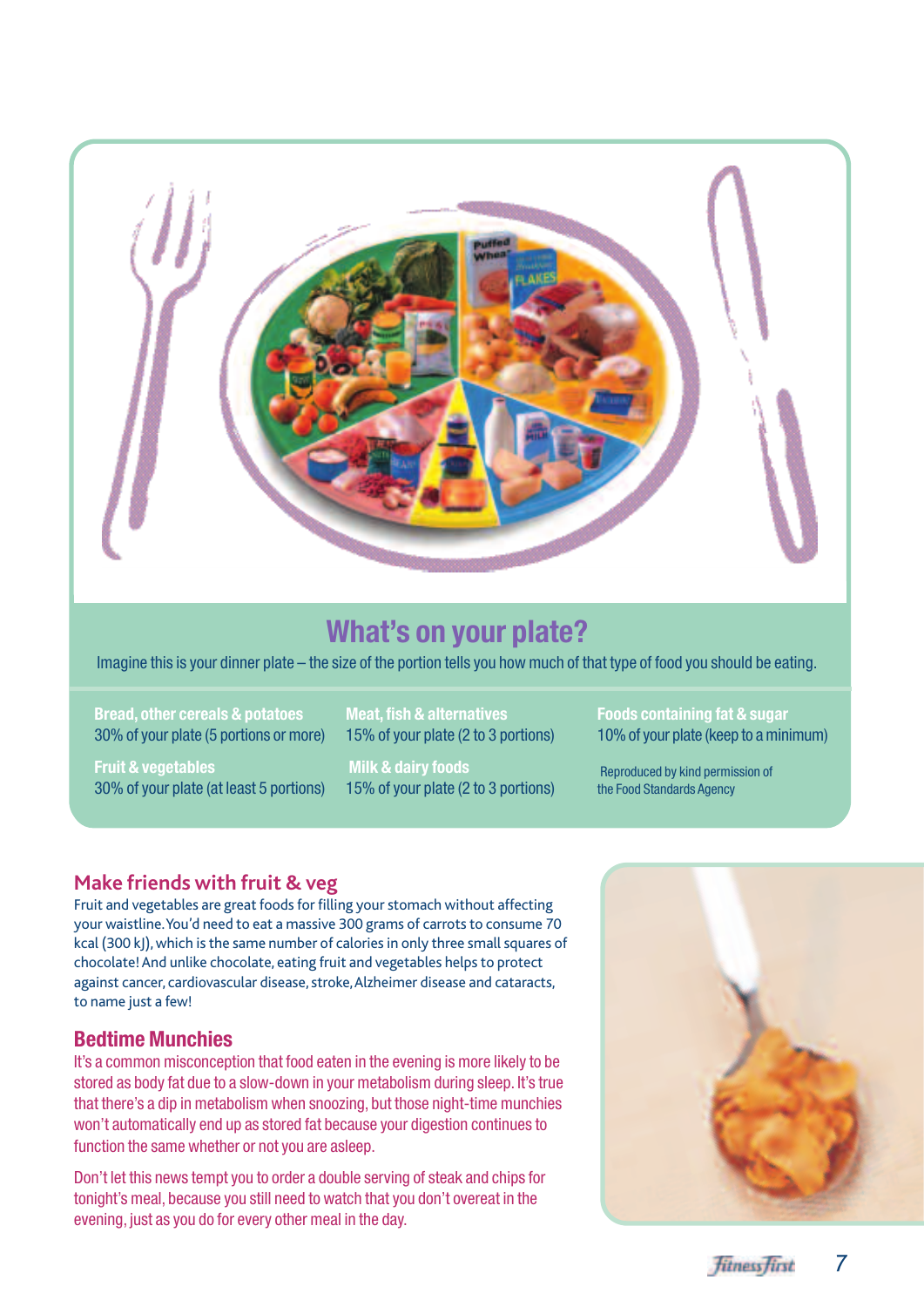

#### **Science Snippet**

A recent study has confirmed that a healthy breakfast is not only a great way to kick-start your day, it also helps mange your weight! Researchers found that the majority of the study subjects who successfully lost weight and managed to keep it off, ate a daily healthy breakfast. It's believed that if you regularly skip breakfast there's more chance of hunger pains later in the day, which can lead to overeating.

Too busy or not hungry enough in the morning for breakfast? Try a cereal bar, healthy juice or smoothie, piece of fruit or packet of ready-prepared milk and cereal. If you have a weakness for fry-ups, turn to page 28 to find out how you can enjoy a healthy variation of the traditional English breakfast.

#### **Does alcohol make you fat?**

There's no need to become a teetotaler, but if you're trying to lose weight, it pays to limit your alcohol consumption. Each gram of alcohol provides 7 kcal (29 kJ) of energy, which is nearly as high as fat (9 kcal).Alcohol can also give you the 'munchies' and you may be tempted to eat more than you would do if you hadn't drunk. Just think about the last time you poured a drink, sat down to watch the TV and then grabbed a snack!

**TIP! To avoid getting really hungry and over-eating at meal times, try eating 5 or 6 small meals or snacks throughout the day. For healthy low-fat snack ideas, turn to 'Snacks on the Run' on page 24.**

#### **When a carrot won't do!**

When you really, really want chocolate and nothing else will do, go for it! Have a small bar, enjoy every moment and skip the guilt trip afterwards. Include favourite foods like chocolate in your healthy eating plan because feeling deprived will only lead to cravings and overeating.

#### **Drink Up**

Drinking water won't make you lose weight, but it is an essential part of any healthy eating plan because water helps your body function at its best.Water is needed for growth and maintenance, to keep the body flushed of waste products, and to keep the skin, hair and body organs healthy.Aim to drink a minimum of eight glasses every day, not including tea, coffee and other caffeine-containing beverages.

#### **Check out the calorie (kcal) content of your favourite tipples:**

285 ml glass of beer:100 kcal / 430 kJ 100 ml glass of wine:75 kcal / 315 kJ 60 ml glass of sherry:70 kcal / 290 kJ 60 ml glass of port:70 kcal / 290 kJ 30 ml nip of spirits:66 kcal / 270 kJ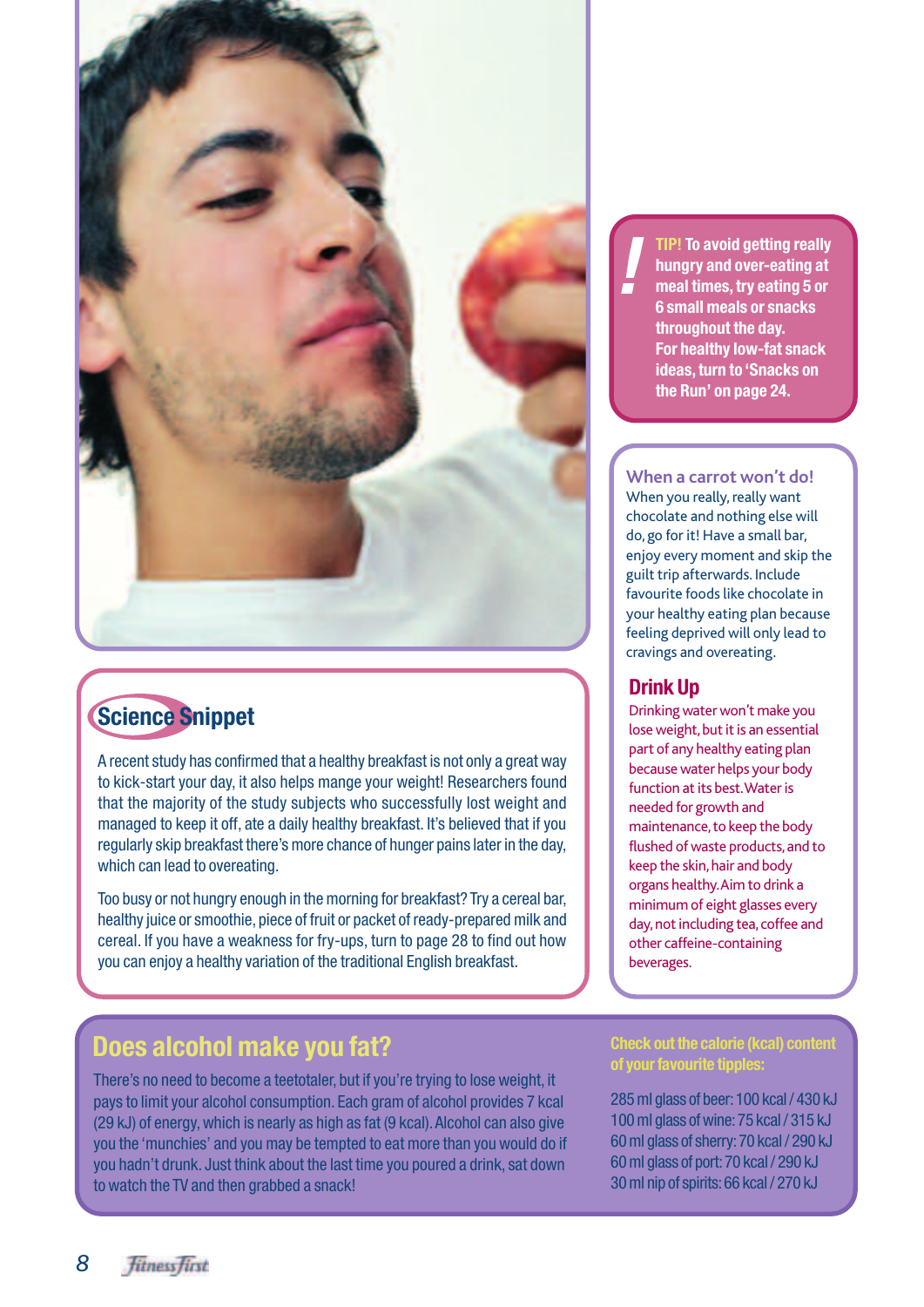#### **FAREHAM**

#### **MEMBER PROFILE : Suzie Dennett**

### **'It's about changing your whole outlook on life.'**

**Example 1**<br> **Example 1**<br> **EXAMPLE 18**<br> **CONFIDENT** 'Now that I've lost weight, I haven't had to take my asthma inhaler for months and I can run around with my kids without getting puffed. In fact it's hard to believe that when I started at the gym eight months ago I could only run four minutes before I was exhausted and now I've just done my first five mile run!

#### **Suzie Dennett, 27, is a member of Fitness First Fareham.**

I was a size 20 and 14.5 stone when I decided I needed to do something about my weight. I'd tried calorie counting in the past but found it really hard to stick to, so I knew that I needed to join a gym and get some exercise.When I first walked into Fitness First I felt really embarrassed that I was so big, but the personal trainer who gave me the induction put me at ease straight away. I decided to have personal training sessions because I find it is a much easier way to stay motivated rather than exercising on my own.The results speak for themselves – I've lost five stone since I joined the gym eight months ago and I'm now back to a size 10-12.

I've also switched to a lot of low fat food and I try to snack on fruit and raw vegetables rather than cakes and chocolate. I've always had a sweet tooth so it took willpower to change my eating habits, but now that I can see the results it has become easier not to eat the junk. I make myself look at the cakes and biscuits and tell myself I don't need them and instead go to the fridge and grab some healthy food.

My partner is so inspired from what I've managed to do that he's also trying to lose weight. I'm encouraging him to stick with it and to realise that it's about changing your whole outlook on life.'



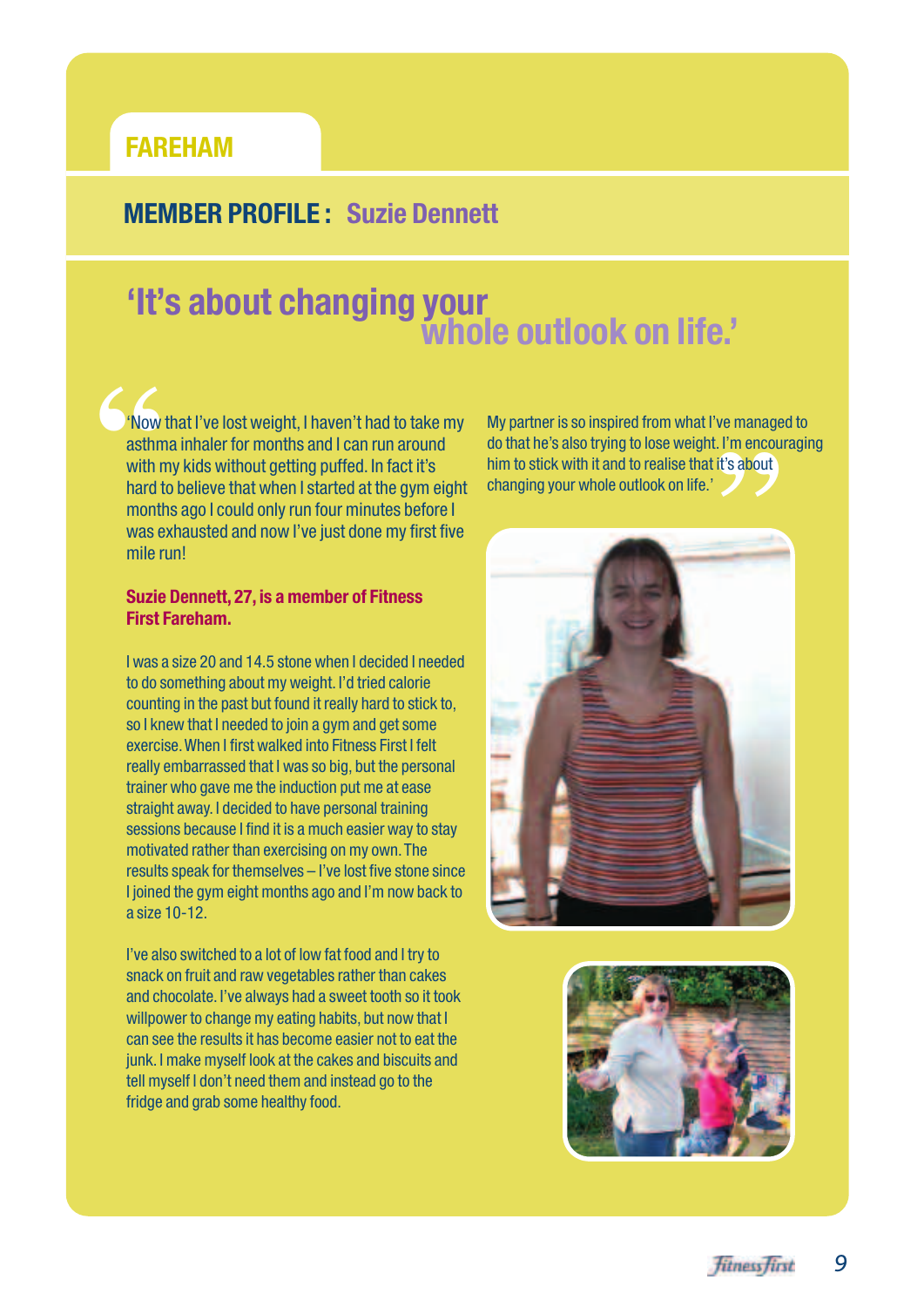# Why Diets<br>Don't Work

**Crash diets may help you look lighter on the scales, but the sad truth is that they do more harm than good.With most diets you'll dump a few kilos of body fluid, which will account for a drop in weight on the scales, but you won't lose any significant amount of body fat that will stay off over the long term.**

When you dump the diet and return to your normal eating habits, not only do you regain the fat stores you've lost, but you may even gain a bit extra! This is because whenever you cut back on energy intake you'll experience a drop in your metabolism,which reduces your body's ability to burn fat (metabolism refers to the chemical reaction that takes place in your body involving the use and generation of energy).This slow-down means that your pre-diet eating habits represent an excess in calories, so more of what you eat will be stored as fat.The more you keep 'yo-yo' dieting (staying on a diet until you lose weight, and then returning to your normal eating habits), the more weight you are likely to put on.

Even worse news…a lowered metabolic rate will increase your hunger signals, so you'll start to crave high energy foods loaded with fats and sugars – the exact foods you are trying to do without!

**High Protein, Low Carb**<br>High protein, low carbohydrate diets like Atkins are often touted as an effective<br>way to lose weight, but nutritionists are concerned about the long term health<br>consequences of eating too much satu High protein, low carbohydrate diets like Atkins are often touted as an effective way to lose weight, but nutritionists are concerned about the long term health consequences of eating too much saturated fat and protein. Kidney problems and high cholesterol are two possible side-effects, and the danger is there are no long-term studies to show what other health problems may occur.

Chances are you'll probably lose weight on a high protein, low carb diet, but because it's so restrictive in what foods you can and can't eat, it will be difficult to stick with for any length of time. Like any elimination diet, as soon as you re-introduce the old foods, the weight reappears. Losing weight for a couple of weeks or months and then putting it back on defeats the purpose of the diet in the first place!

#### **Lose 20 pounds in 2 weeks!**

This is a common catch-cry of many fad diets, but it's usually far from the truth because early weight loss during a diet is generally from loss of water, not fat.A more realistic weight loss goal is 1 to 2 pounds (approximately 0.5-1.0 kg) a week.

A recent Gallop poll showed that in the UK alone, 12.8 million people are on a diet at any one time, and a staggering 1.7 million people claim they are never not dieting.The diet industry loves it – they rake in over £2 billion a year!

**TIP! Any diet that restricts the food groups you can eat, or is based around a handful of foods, is likely to be damaging to your health. Restricting the type of food you put in your mouth also limits the body's supply of nutrients, which means you could be depriving yourself of valuable vitamins and minerals.**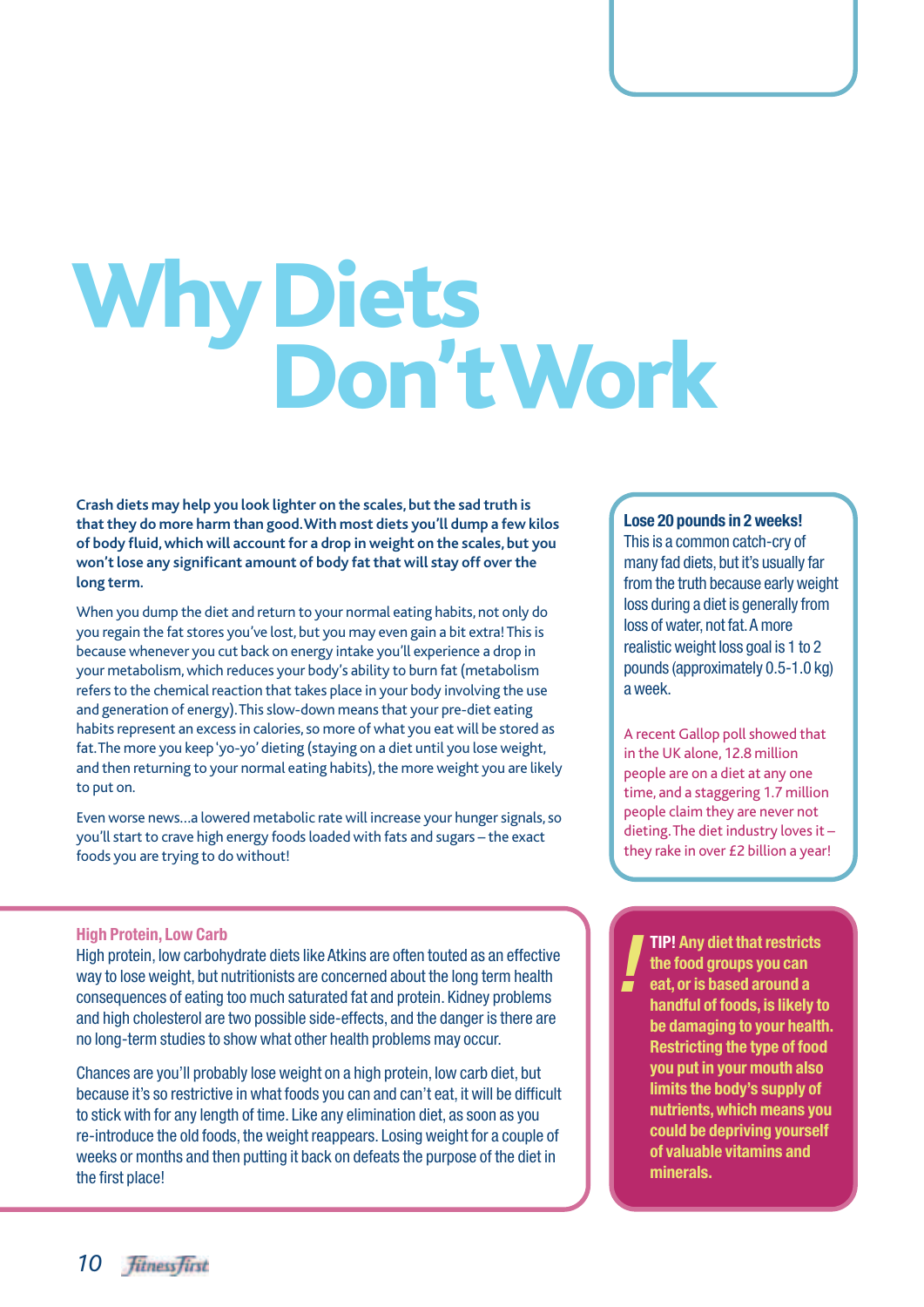

**TIP! Track your normal diet for a few days, and then cut out 200 calories a day. Eliminating a small number of calories from your daily diet is much more effective than crash dieting. Remember, a healthy weight loss plan needs to include at least 1,200 calories a day. !**



#### **Pills & Diuretics: How effective are they?**

There are countless over-the-counter weight-loss drugs that promise to keep the weight off by raising your metabolism or suppressing your appetite, but do they actually work?

The unfortunate reality is that while they may trick the body into thinking it is not hungry, weight loss only occurs while you are taking them, and long term use can lead to addiction and health problems.

Below are some commonly used over-the-counter weight loss drugs and appetite suppressants. Be sure to talk to your doctor before taking any, as they could be a waste of money or even downright dangerous.

**Ephedrine (ma-huang)**: Ephedrine can slightly suppress your appetite, but no studies have shown it to be effective for weight loss.Worse still, it can cause high blood pressure, irregular heartbeat, insomnia, nervousness, tremors, seizures, heart attacks, strokes and even death. Ephedrine can also interact with many prescription and over-thecounter medications.

**St. John's Wort:** This herbal product is primarily used as an antidepressant and very few studies have evaluated its effectiveness for promoting weight loss.It interacts with many medications,including common cold remedies,and is considered potentially very dangerous to use for weight control.

**Laxatives & diuretics**: Most diuretics are derived from caffeine and cause you to lose water not fat.They can also lower your potassium levels, causing heart and muscle problems. Laxatives are also a less than ideal weight loss tool because if used too often your bowels become dependant on them.

**Pyruvate**: Formed in the body during digestion of carbohydrates and protein from food, pyruvate may have a slight effect in assisting weight loss.The drawback is that only a few studies have tested its safety and the long term effects are still not known.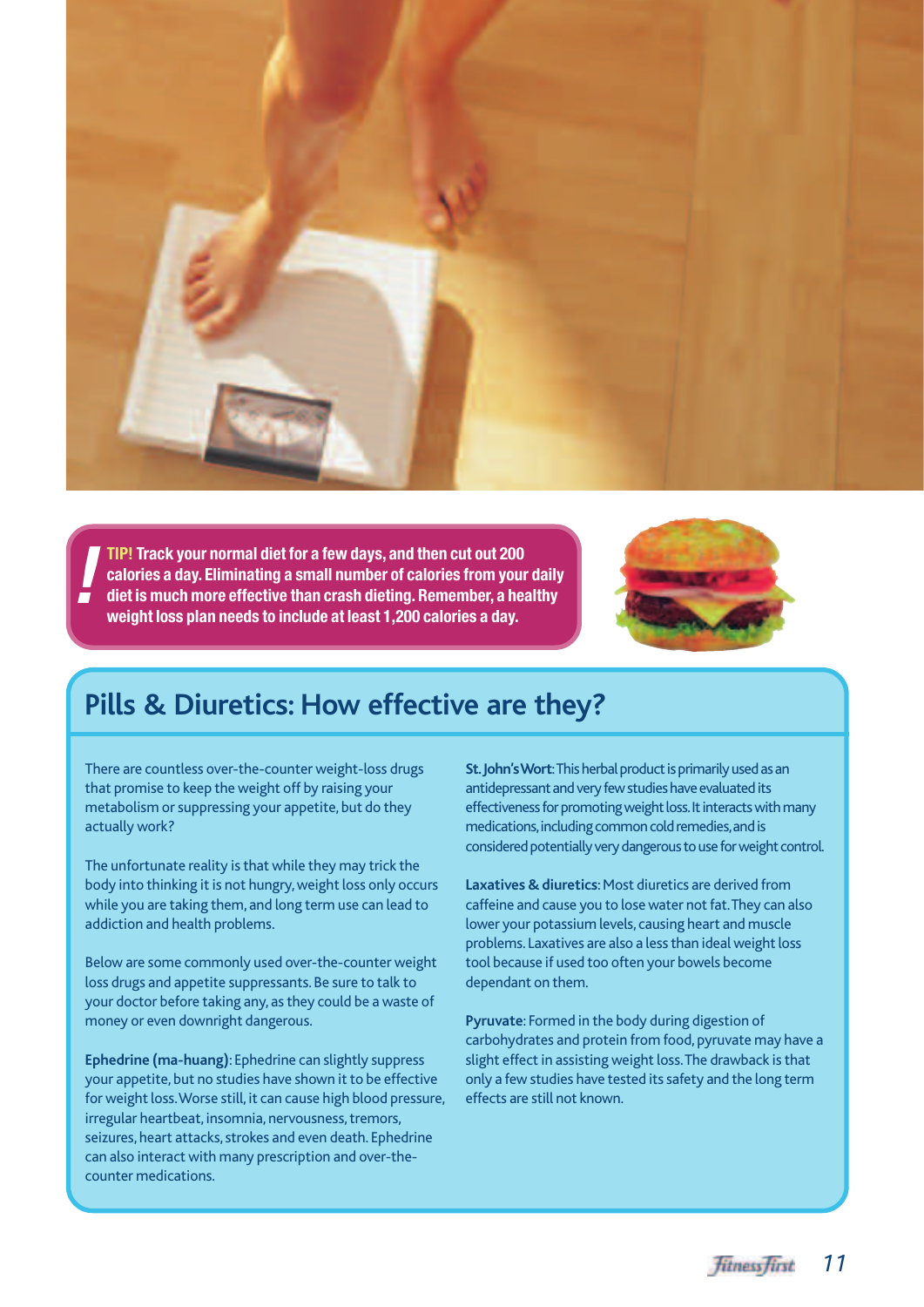## **A Habit of Exercise**

Regular exercise is far more effective in keeping weight off in the long run than any diet. Cutting 250 calories from your daily diet can help you lose about half a pound a week, but add a 30-minute brisk walk four days a week and you can double your rate of weight loss.

**So, what's the best type of exercise for weight loss?** It's a common misconception that you'll burn more fat if you exercise longer at a lower intensity, but the truth is that you'll burn more fat the more intensely you exercise.The faster you walk, step or run, for example, the more calories you use per minute.

Don't worry if you're just starting out and find high-intensity exercise difficult to sustain – simply begin at a lower intensity and slowly increase the level of difficulty as your fitness improves. Remember you're only competing with yourself, so lay down a personal challenge to do a bit more!

The bottom line is that any exercise routine you enjoy and can stick to is your best option for weight loss. Use your fitness program as a starting point, but also try a variety of classes and equipment to find out what works best for you.

#### **Use exercise to rev up your metabolism**

A slow metabolism is often blamed for lack of weight loss, but everyone can speed up their metabolism by exercising on a regular basis.

Your metabolism is the way your body burns up all the calories from the food you eat, so the faster your metabolism, the more calories you'll burn. Muscle is more metabolically active than fat, so replacing your fat stores with lean muscle allows you to maintain your weight much more easily. In fact, for each pound of muscle you gain, you'll burn 35 to 50 more calories daily. Even when you are sitting around or sleeping, your muscle will continue burning calories!

There's no need to become a body builder to reap the benefits of a fast metabolism – a simple 15-minute strength training program 2 to 3 times a week is sufficient to achieve gains in muscle growth and weight loss.

#### **Burn calories with aerobic exercise**

Any aerobic activity that elevates your heart rate – like cycling, running or group fitness classes - can help you burn fat.Aim to start with a minimum of 30 minutes aerobic exercise three to five times a week, and gradually increase the intensity and duration as your fitness improves. Joining a group fitness class is a great way to get your heart rate pumping and have lots of fun in the process! From Body Combat, Body First and Step First, to RPM, Disco Dancing and Latin Fever, we have classes that cater for all levels of interest and fitness.

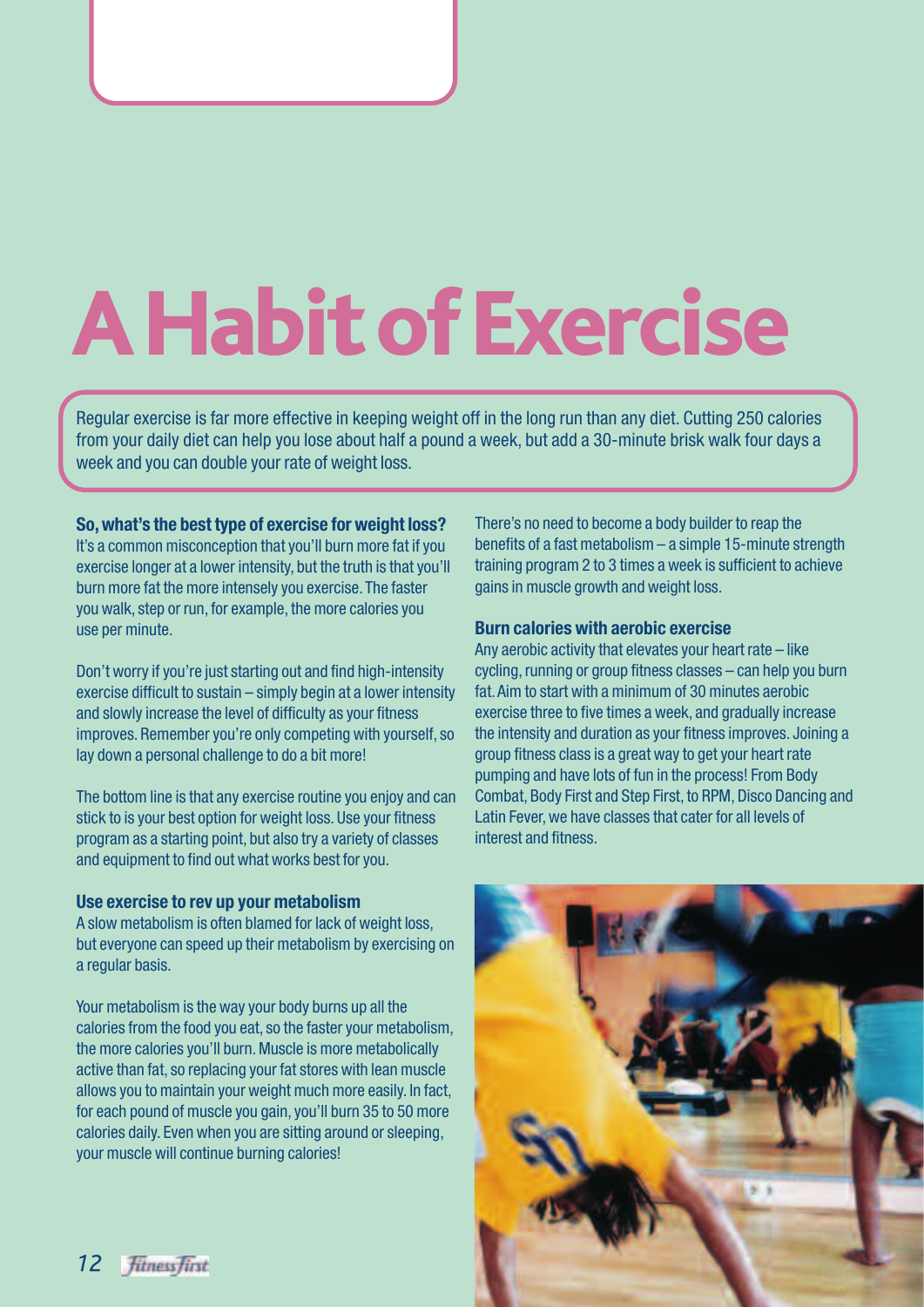### **Fuel up for best results**

**You're exercising hard to burn those calories, so you want to make sure you're giving your body the right kind of fuel for optimal performance. Here's what you should be eating before and after your exercise sessions:**

#### **Before exercise**

To avoid feeling too hungry or too full when exercising, aim to have your last meal around three hours before your exercise session. Choose carbohydrate rich foods to maintain your blood sugar and glycogen levels, and avoid foods high in fat as these take longer to digest.

If you need a snack before exercise, try to have it at least 30 minutes before you start exercising, and choose a light, energy-rich food like fruit, plain crackers, bread, healthy muffin, banana, cereal bar or a small bowl of cereal. Avoid food high in sugar like soft drinks, sweet biscuits and confectionery as these release energy quickly but trigger the discharge of insulin, which can soon make you feel tired.

A common misconception is that if you want to lose weight you shouldn't eat before a workout (based on the logic that if the body doesn't have carbohydrate to burn, it will have to burn fat instead), but in fact the opposite is true.The body is very inefficient at burning fat as a supply of energy, so without carbohydrate to burn, you'll lack the energy to even do a workout!

#### **After exercise**

The body burns off large amounts of its stores of carbohydrates during exercise, so these stores need to be replaced once activity has finished. Because this happens at the rate of only 5% per hour, it can take up to 20 hours for your body to re-fuel.This means it is important to consume a carbohydrate food/drink as soon as you can after your workout, especially if you exercise every day.

#### Burning Calories

Here's a rough idea of how many calories (kcal) you can expect to burn from different activities in the gym. Keep in mind that these figures vary according to body weight, age, fitness level and workout intensity.

Aerobics 354 kcal/hour Boxercise 450 kcal/class Kickboxing 600 kcal/class Cycling 330 kcal/hour Walking 236 kcal/hour Jogging 6pmh 590 kcal/hour Weight training 360 kcal/hour Sitting quietly 72 kcal/hour

For real success with your weight management goals, try a personal trainer. It's not expensive and a trainer can develop your very own training program. Sessions start from 30 minutes and you can even work out with a friend– imagine what your friends will say! **]**

**TIP! Exercises like stomach crunches and leg lifts improve the tone and endurance of your muscles, but they don't burn fat. The best way to shape up is a balanced exercise program that incorporates these sorts of exercises with strength and aerobic work. !**



**TIP! Don't be discouraged if you're working out and not showing a significant drop on the bathroom scales, because it simply means your body fat weight is being converted into muscle weight. Pay attention to how you look in the mirror and how your clothes fit instead of what the scales say. !**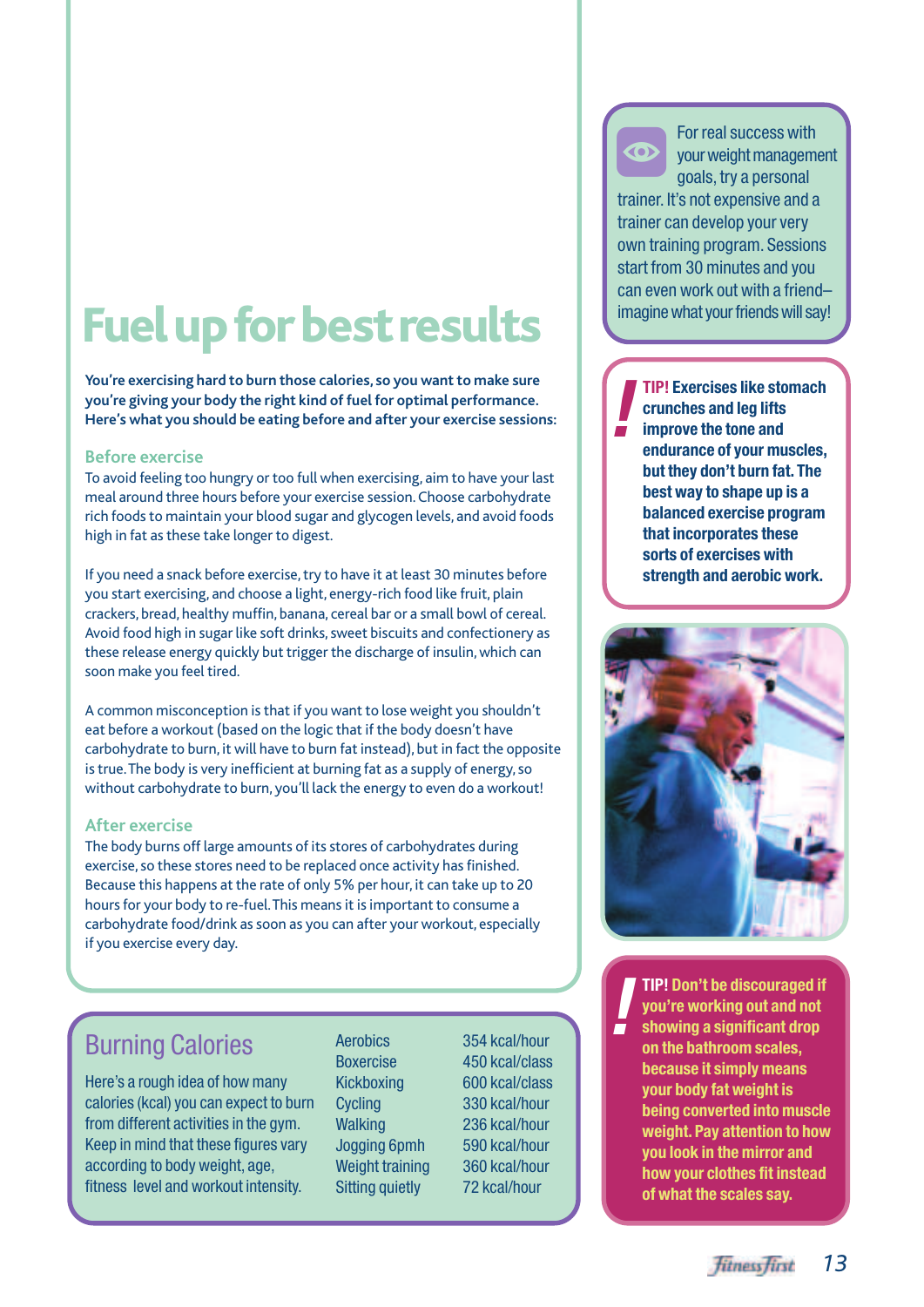### **Fat & Calories**

You've been religiously cutting your fat intake, and now you hear that it is not just fat you should be concerned about, but calories as well. The jury is still out about which is the greater evil – fat or calories – so until there is a clear answer, the most sensible option is to strike a balance between the two.

This means that if you are following a low-fat diet you still need to watch how many calories you consume.Too many calories from any source can lead to weigh gain, so that's why it is important to watch your portion sizes, make a habit of regular exercise, and consume foods that are filling but low in calories (refer to 'Think Volume' opposite). Equally, you need to keep an eye on your fat intake because a diet high in fat will also cause you to pile on the pounds, as well as increase your risk of heart disease, high blood cholesterol and diabetes.



#### **Fats: the good & bad**

Fat has long had a bad reputation, but the good news is that not all fats were created equal. Many foods contain several types of fat – including saturated, polyunsaturated, monounsaturated and trans fats – and some types are better for your health than others.You don't need to completely eliminate fat from your diet, you just need to choose the best types of fat and enjoy them in moderation.

#### **The 'bad' fats**

**Saturated fat:** found in lard, butter, hard margarine, cheese, whole milk and anything these ingredients are used in, such as cakes, chocolate, biscuits, pies and pastries. It's also the white fat you can see on red meat and underneath poultry skin.Too much of this kind of fat raises blood cholesterol and increases the risk of heart disease.

**Trans fats**: these occur naturally in animal and dairy products but have a similar cholesterol raising effect to saturated fat. Margarines, shortenings and commercial baked goods and fried foods (e.g., doughnuts, French fries) are usually high in these fats.

#### **The 'good' fats**

**Monounsaturated fat**: found in animal and plant fats, such as avocados, nuts, and olive, peanut and canola oils.These fats can reduce the risk of heart disease when they replace saturated fat intake, but they should still only be eaten in moderation.

**Polyunsaturated fat**: these include vegetable oils, such as safflower, corn, sunflower, soy and cottonseed oils.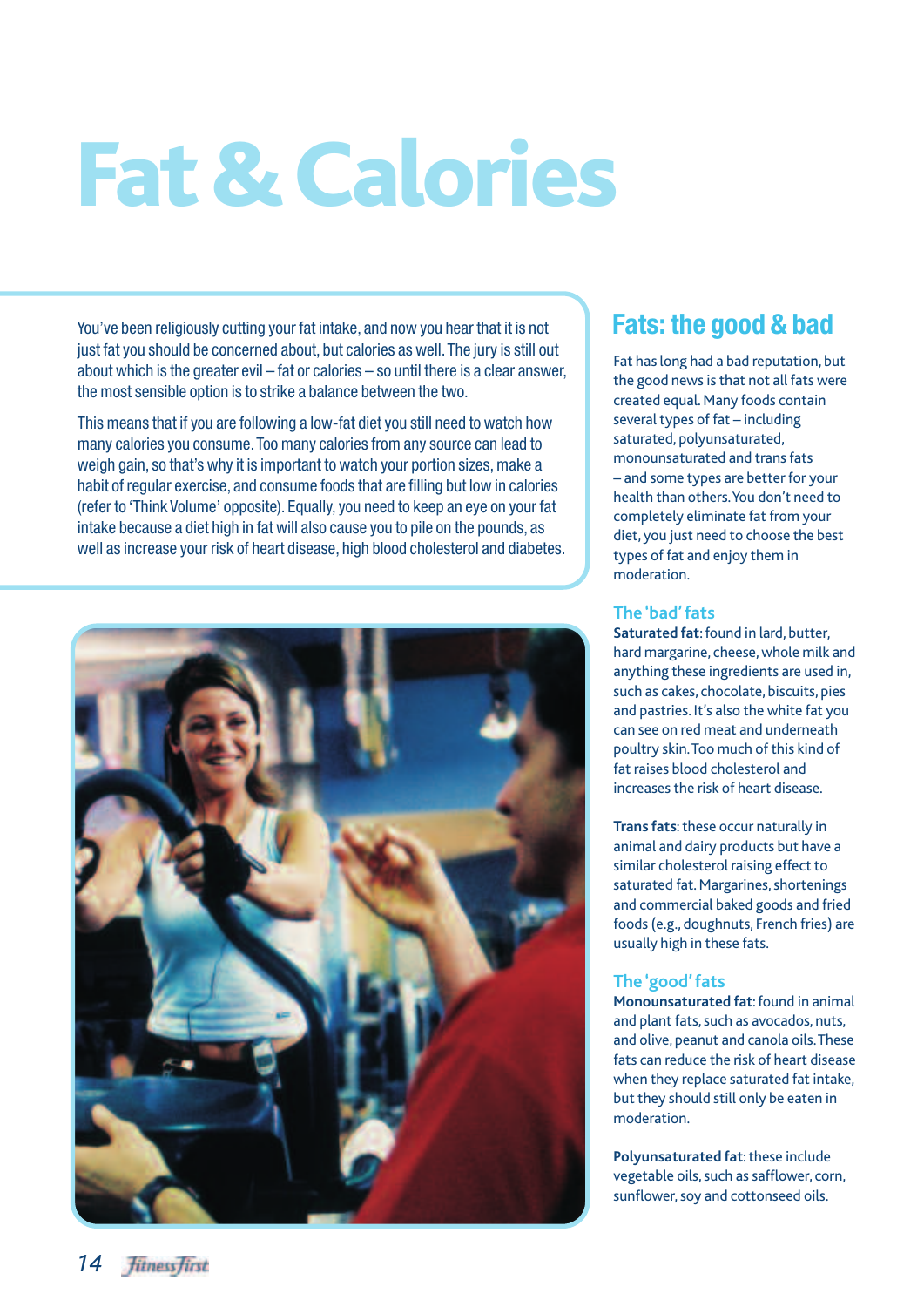Government guidelines recommend that fat makes up no more than 35% of your diet. For the average female, this means about 70 grams of fat a day, and for a male, it's roughly 95 grams.

Calorie intake for weight loss is recommended at between 1,500-1,800 calories, but no less than 1,200 calories a day.



#### Think Volume

Choose the right foods and you'll feel full on fewer calories. Some foods contain lots of calories in one small portion, so in order to feel full, you'll need to eat a large amount – hence a large number of calories! A half cup of mixed nuts, for example, has 438 calories, but is unlikely to leave you feeling full. By contrast, a half cup of cooked green beans has just 19 calories and a half cup of cooked whole wheat spaghetti has 87 calories. So, you'll get more food, consume fewer calories and still walk away from the table feeling full.

It's the water and fibre content that determines how filling and calorie-packed the food is. Many fruits and vegetables contain water, which provides volume but not calories. Carrots are about 88% water, for example, and have only 52 calories in one cup. High-fiber foods like vegetables, fruits and whole grains not only provide volume, but also take longer to digest, making you feel full longer. Refer to 'Filling Fibre'on page 25 to find out more about high-fibre foods.



#### Fish Fats

Did you know that eating oily fish reduces the risk of heart disease and improves circulation? This is thanks to a particularly protective type of polyunsaturated fat found in oily fish, known as omega-3 fatty acids.

Oily fish includes herring, kippers, mackerel, pilchards, trout, anchovies and fresh tuna (not canned). Nutritionists recommend we eat two portions of fish a week, one of which should be oily. Due to the mercury content of oily fish, it's advised you don't exceed the one portion a week recommendation, particularly if you are pregnant, breastfeeding or trying to conceive (in which case you should also avoid shark, swordfish and marlin).

#### **Hidden Calories**

It's the hidden calories – the ones that you don't even think about – that make weight loss harder.The sugar you put in your coffee, for example, or the can of soft drink you have with lunch, all add up to your daily calorie intake.To keep an eye on your hidden calories, try keeping a food diary – refer to page 17 to find out how.

**TIP! When you see 'hydrogenated' on a food label it means that the product has hidden saturated fat. Hydrogenation adds hydrogen to an unsaturated (and less harmful) fat to give the product more texture, and in doing so creates a type of fat known as trans fats, which can raise cholesterol as much as animal fats. !**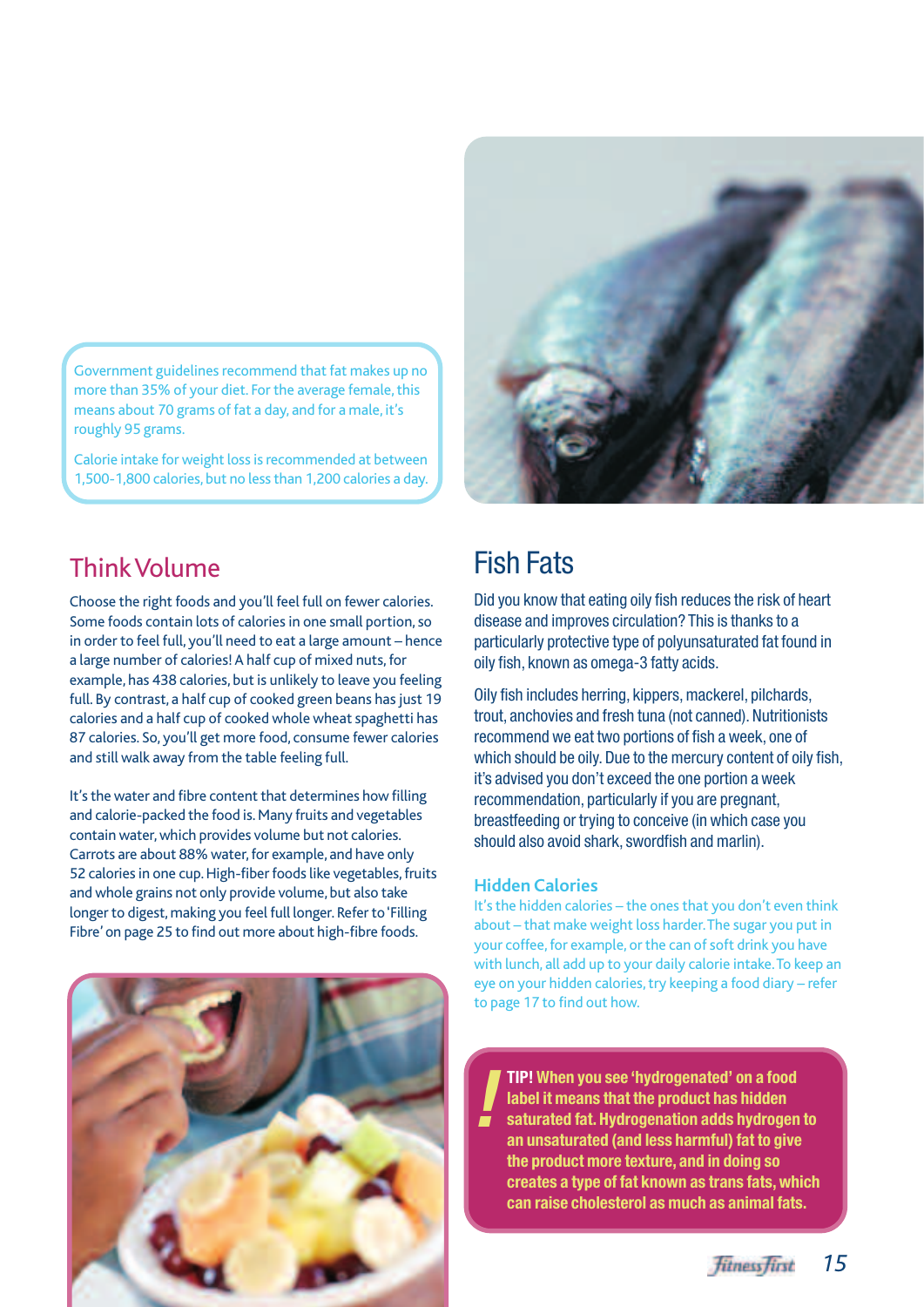### **Emotional Eating**



**Your healthy eating resolutions have been going exactly according to plan, when suddenly you go off the rails. Maybe it was because you were bored, tired, angry or depressed, but for whatever reason you lose all motivation and find it hard to get back on track again.**

Sound familiar? If so, you're not alone because unwanted setbacks are a normal part of any new eating plan.The key is not to give up, but simply start afresh the next day and learn what triggered you to eat in the first place.To assess your eating behaviour, ask yourself why you over-eat – is it when you are stressed or sad, or when tempting food is within easy reach? Look at your eating style and shopping/cooking techniques. Do you eat while watching TV? Do you eat too fast? Do you eat more if you are socialising?

Once you know what causes you to over-eat, you can use strategies like the **CO** • More get-up and go! following to avoid these eating triggers.

- Keep unhealthy snacks out of sight.
- Store healthy food on the top shelf of the fridge within easy reach.
- Avoid shopping when hungry take a shopping list and stick to it!
- Think about the consequences of giving in to a craving.
- Distract yourself with another activity like going to the gym or calling a friend.
- Let your real hunger cues such as a rumbling stomach or decreased concentration – tell you when you're hungry.
- Learn how to cook quick and easy healthy meals.
- Fill yourself up with a healthy snack before you go to a social occasion where you'll be tempted to over-eat.
- Eat slowly and savour each mouthful.

#### Think Positive

If you catch yourself thinking 'I will never lose weight' or 'I feel fat', turn your thoughts around to focus on the positive. Everyone loses weight at different rates, so reassure yourself that you are working hard and remember that hard work pays off. Focus on the positives of your new eating plan, and your motivation to succeed will stay high.

#### Live it Up!

Losing weight is not just about shedding pounds, it's about looking good and feeling great! So instead of fixating on what the scales say, think about some of these benefits that are coming your way!

- A healthy heart
- Reduced blood pressure
- Less risk of diabetes, cancer and arthritis
- Longer life expectancy
- A better body shape
- Improved self-image
- More confidence under the covers!
- A long-lasting good mood
- Extra spring in your step
- 

**TIP! There's a gap between the time you eat and the time your brain sends the 'I'm full' message, so go slowly! Give your brain time to catch up with your fork and avoid that bloated uncomfortable feeling that comes from eating too much. !**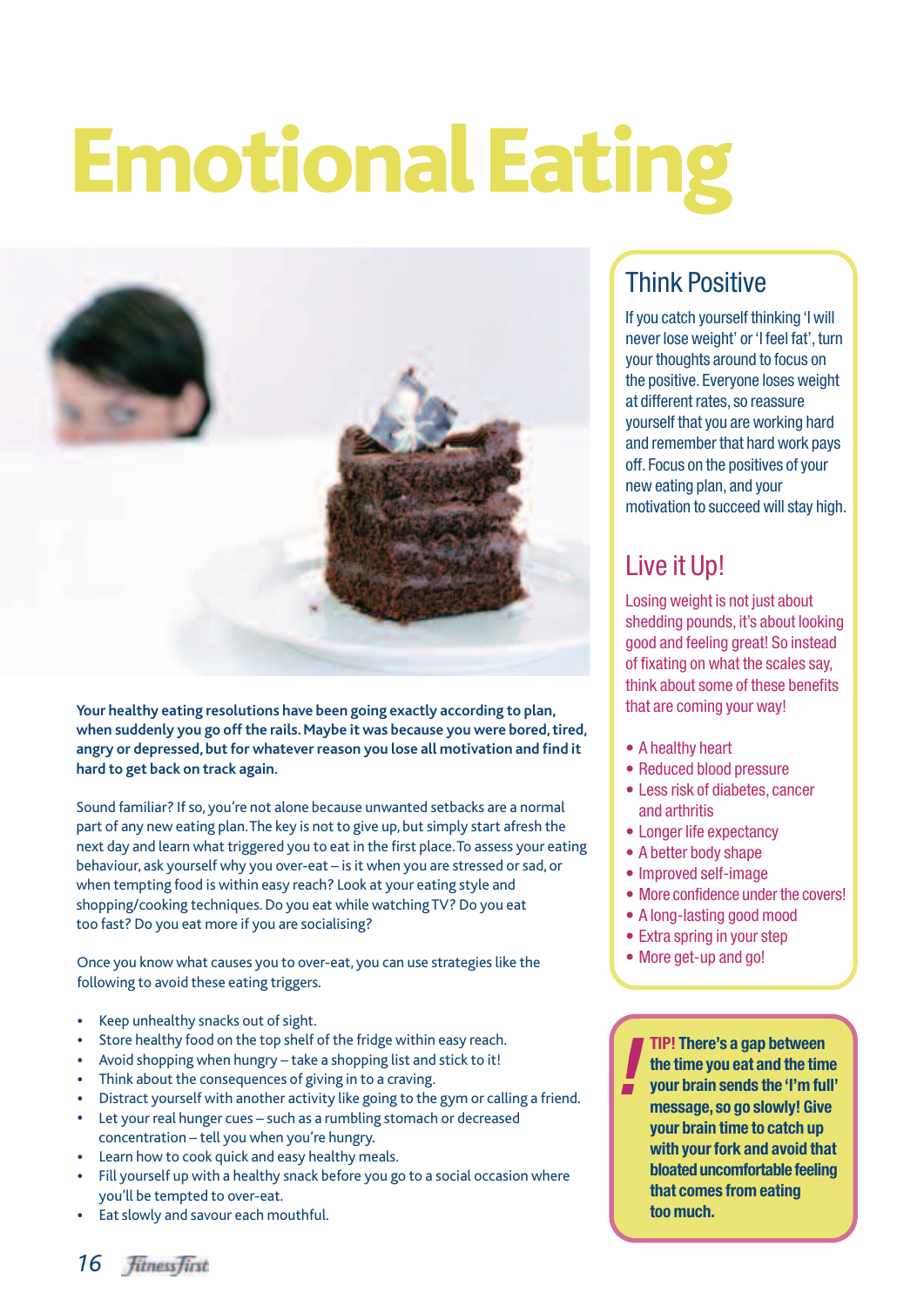

#### **Keep a food diary**

One of the best ways to take control of your diet is to keep a food diary, in which you record all you eat and drink on a daily basis. Keeping a daily record helps make you more aware of your food habits and what areas are open for improvement.

#### **Here's how to put pen to paper:**

- Make a note of everything you eat and drink. Fill it in for a minimum of three days of the week – these days should reflect your normal week and include at least one week-day and one weekend day.
- Note the time you eat and drink.
- Write down what you consume immediately after you do it.
- Be as detailed as possible when noting down the type of food (for example, rather than 'tuna sandwich', write down 'tuna and mayonnaise sandwich with lettuce and cucumber on whole meal bread').
- Judge the amount carefully if in doubt, compare the size to an everyday item (for example,'about the size of a table tennis ball').
- Where possible, use your kitchen scales to get more accurate measurements.
- If your snack has a food label, note down the calories and grams of fat it contains.
- Be honest with yourself, otherwise, you won't get any benefit out of doing it.

Remember that food is an experience to be enjoyed. If you really enjoy a food that is high in fat or sugar, then have a small amount, but don't feel guilty about it afterwards. If you're eating a varied and healthy diet, a treat now and again is exactly that – a treat to be enjoyed. It only becomes a problem if you're eating too much of it too often.

Research shows that having social support

significantly increases Research shows that<br> **Example 3**<br>
significantly increases<br>
your chances of slimming success. Losing weight with someone else is a great incentive to stick to your program because you don't want to let your partner down.What better place to find a weight loss buddy than the gym – it's full of people who have goals just like yours!

#### **Science Snippet**

It's official – stress can make you fat! A recent study found that people who suffer from stress tend to eat more sweets and sugary foods, increasing their levels of the hormone cortisol.This hormone is responsible for increasing insulin, which fuels the appetite.

So next time stress makes you reach for that packet of doublecoated chocolate cookies, take a breath and ask yourself whether they'll really make you feel any better.A workout at the gym may be all you need to relieve your tension and take your mind off your worries.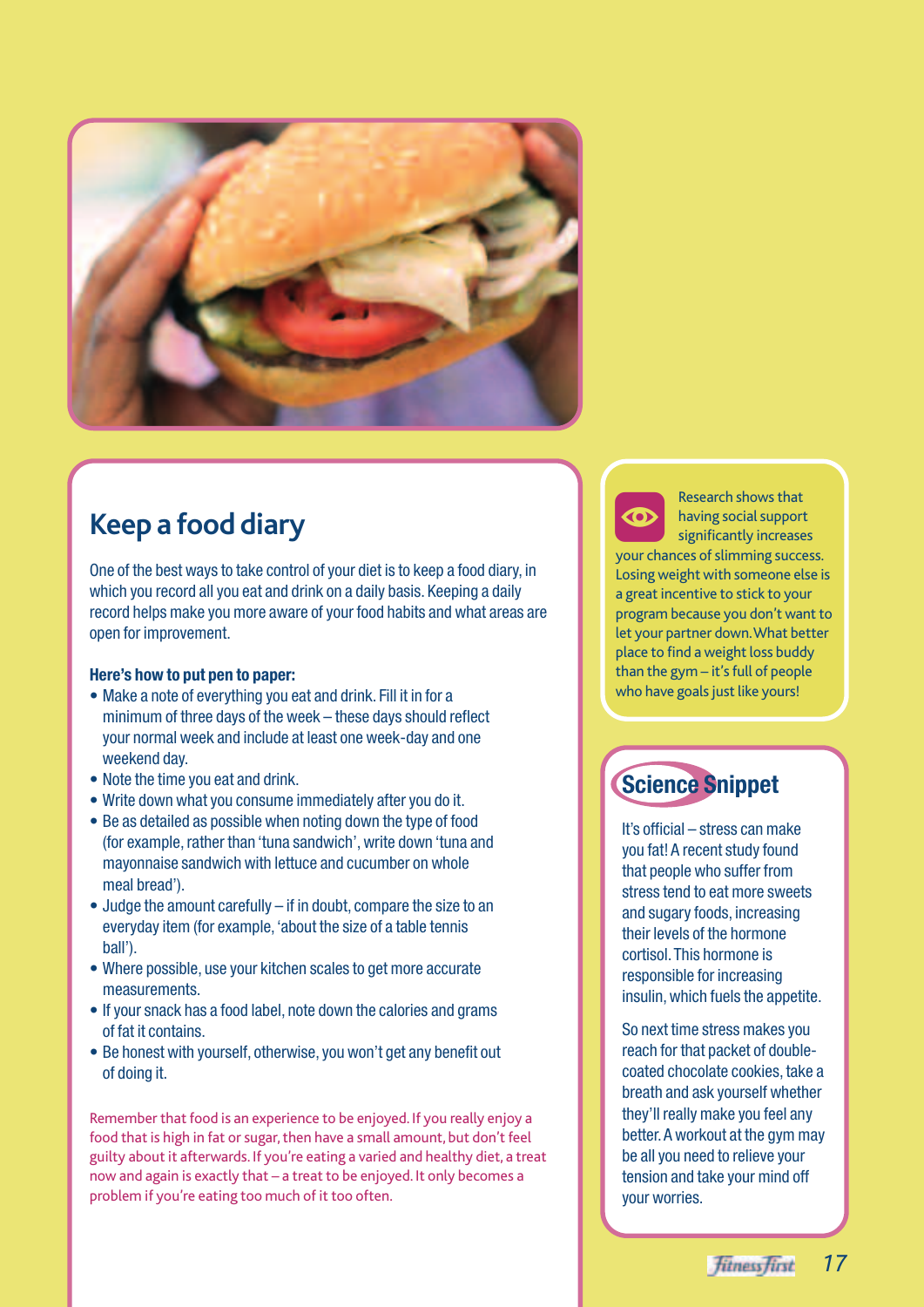#### **CANNOCK**

#### **MEMBER PROFILE : KARL MORGAN**

### **'As soon as I started seeing results, it became like an addiction.'**

#### **Karl Morgan, 32, is a member of Fitness First Cannock.**

The opegra<br>
amazi<br>
but the<br>
I thoug 'The other day I managed to buy some clothes off the peg rather than going into a big person's shop – it felt amazing! I've lost four stone since joining Fitness First, but the funny thing is that when I first walked in the door I thought it looked like a torture chamber!

The personal trainers gave me a lot of encouragement and now I have two personal training sessions a week – I think it's important to have a trainer because you've paid for the session so it's an incentive to show up.What I've saved on food, the PT session more than pays for itself. I used to go to my local café every day for a fry-up, so this was one of the first things that went when I decided to lose weight. Now I eat lots of fish and vegetables, and I've cut out sugar in my coffee and drinks.

I'm a Cabaret singer and it was my agent who initially suggested I lose weight. My weight gain was actually caused by depression after the theft of all my singing equipment years before, but I knew that if I wanted to get work I needed to shed the pounds. Now I've picked up a lot more gigs and I'm sure it's because I look better, feel better and move a lot better on stage.

**S** My goal now is to get some muscle tone and basically just become a fit person. The incentive is the results, because as soon as I started seeing results it became like an addiction! At first it was the weight loss, but then it was the changes to my body shape – the fact that my trousers were getting looser and I had to keep tightening my belt!'



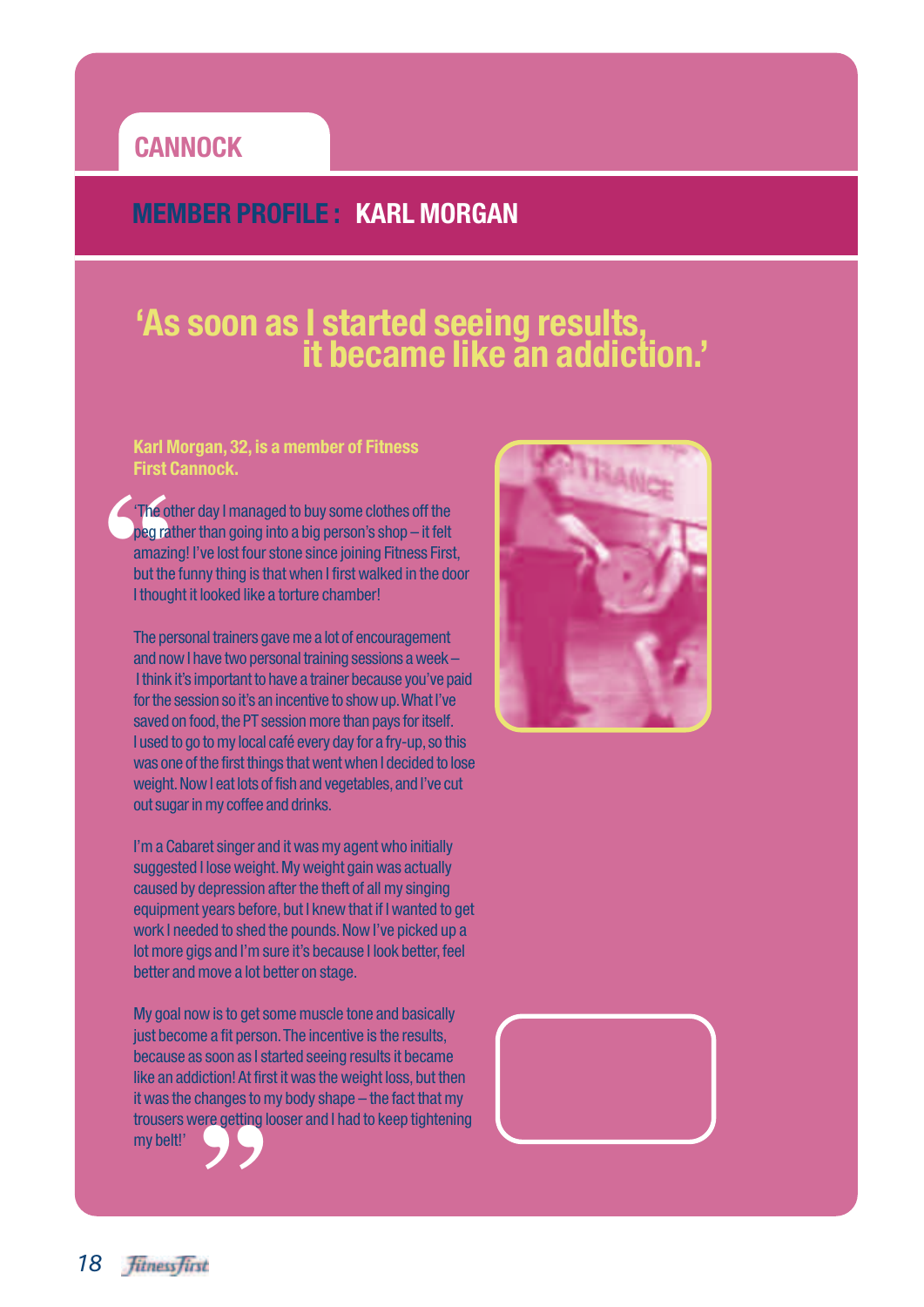#### **UXBRIDGE**

#### **MEMBER PROFILE : JANICE FRANKLIN**

### **'I actually feel like I've lost more than two stone because my figure is so good now.'**

#### **Janice Franklin, 68, is a member of Fitness First Uxbridge.**

Where<br> **Where**<br>
just cl<br>
last fe<br>
exerc<br>
as we 'When I've tried to lose weight in the past I've always just cut down on food, but this hasn't worked for the last few years and obviously it was because I wasn't exercising. Now that I go to the gym three times a week as well as watch my diet, I've lost 2 stone in 6 months. I used to be active but I've had serious problems with the tendons in my ankles and last year I had to have them operated on.The surgeon advised that I lose weight before the second operation, so that's when I joined Fitness First. The fitness instructors there worked out a personalised program for strengthening my ankle so I could walk on it again, as well as for helping with my weight loss.

When I went to see my surgeon again I'd lost over a stone and he was very impressed. Lots of people have noticed my weight loss, and my daughter has even talked me into chucking out my old sloppy t-shirts and buying clothes that show off my new figure! I actually feel like I've lost more than two stone because my figure is so good now.The weight I've lost hasn't turned to flab because I've been doing strength training, so my fat weight has been replaced by muscle weight. It doesn't mean I'm all muscle, it just means I've got strength and tone.

**Example:**<br> **Example:**<br> **Example:**<br> **Example:**<br> **Example:**<br> **Example:** I'm now 12 stone and I'd like to lose another, but I'm taking it at a steady pace because there's no point setting stupid targets that are too hard to reach. I've just had the second operation on my ankle, so I'm wheelchair bound for a while, but I'm itching to get back to the gym.'



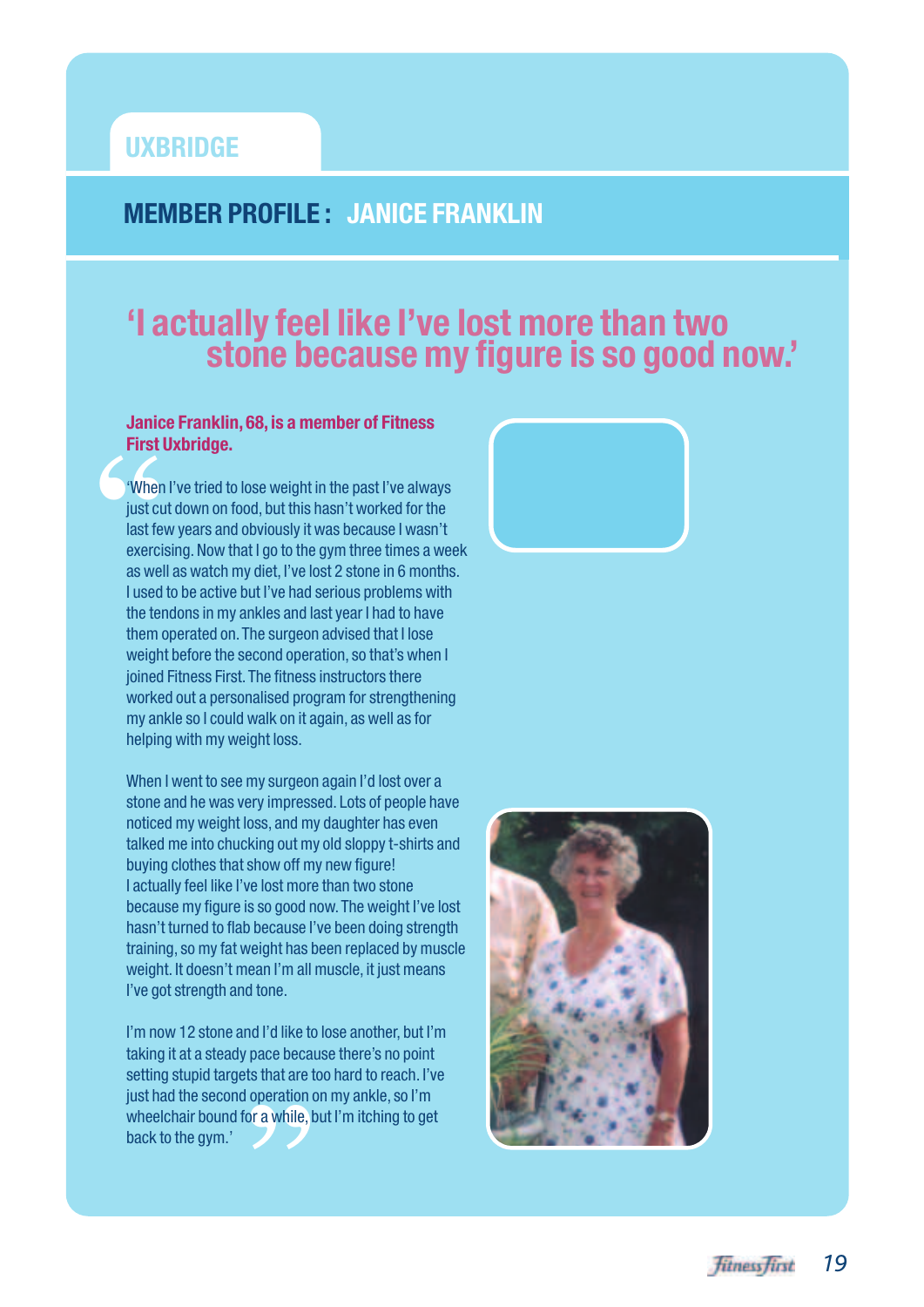## **Goal Setting**

When you change the way you eat or exercise to lose weight, make sure it is a routine you can stick to. Start with one extra gym session and two less fatty meals per week and gradually work towards a lifelong plan for achieving your best weight.

Setting goals is an excellent way to keep yourself on track, but make sure your goals are specific and realistic. It's easy to write down a few goals, but what's harder is to set yourself goals that you can actually achieve in a busy lifestyle. Use the SMART principle below to ensure your goals last beyond next week!

#### **Specific**

**Specific**<br>specific a<br>u want to<br>eans to yo<br>robics clas<br>rtain spee Be specific about what you want to achieve. For example, if you want to get fit and lose weight, ask yourself what this means to you. It might mean being able to get through an aerobics class, or being able to run for a certain time at a certain speed.

#### **Measurable**

**Measurable**<br>Set your goals i<br>achieved, A goa<br>achieved it! For<br>less fatty food'<br>precise and me Set your goals in a way that lets you measure what you've achieved.A goal is pointless if you can't tell whether you've achieved it! For example, rather than making your goal 'to eat less fatty food' or 'to eat more fruit', make it something more precise and measurable, such as 'I will eat chips no more than once a week' or 'I will eat two pieces of fruit every day'.That way, it's easy to see if you're on track.

#### **Achievable**

nce a week' (<br><sub>Vay,</sub> it's easy 1<br>**Achievable**<br>sk yourself h<br>joal you've se<br>equire you to Ask yourself honestly whether you will actually achieve the goal you've set. Goals should be challenging and should require you to make an effort, but they should not be unattainable dreams.

#### **Realistic**

nattainable<br>**ealistic**<br>lake sure yo<br>is not you r<br>ccommodat<br>me and set Make sure your goal is realistic within your current lifestyle. If it is not you may need to make some changes in order to accommodate your new healthy lifestyle.Take this a step at a time and set yourself small goals towards achieving this over the next few weeks.

### **The spect of the spect of the spect of the spect of the spectrum**<br> **The spect of the spectrum Time specific**

Always review your goals on a regular basis (every 4-6 weeks).

**TIP!** Find an item of clothing in your wardrobe of your target size and use it as motivation to reach your target weight. If you can't find anything the right size, it's a perfect excuse to treat yourself to a shopping expedition! **!**



*20* fitness first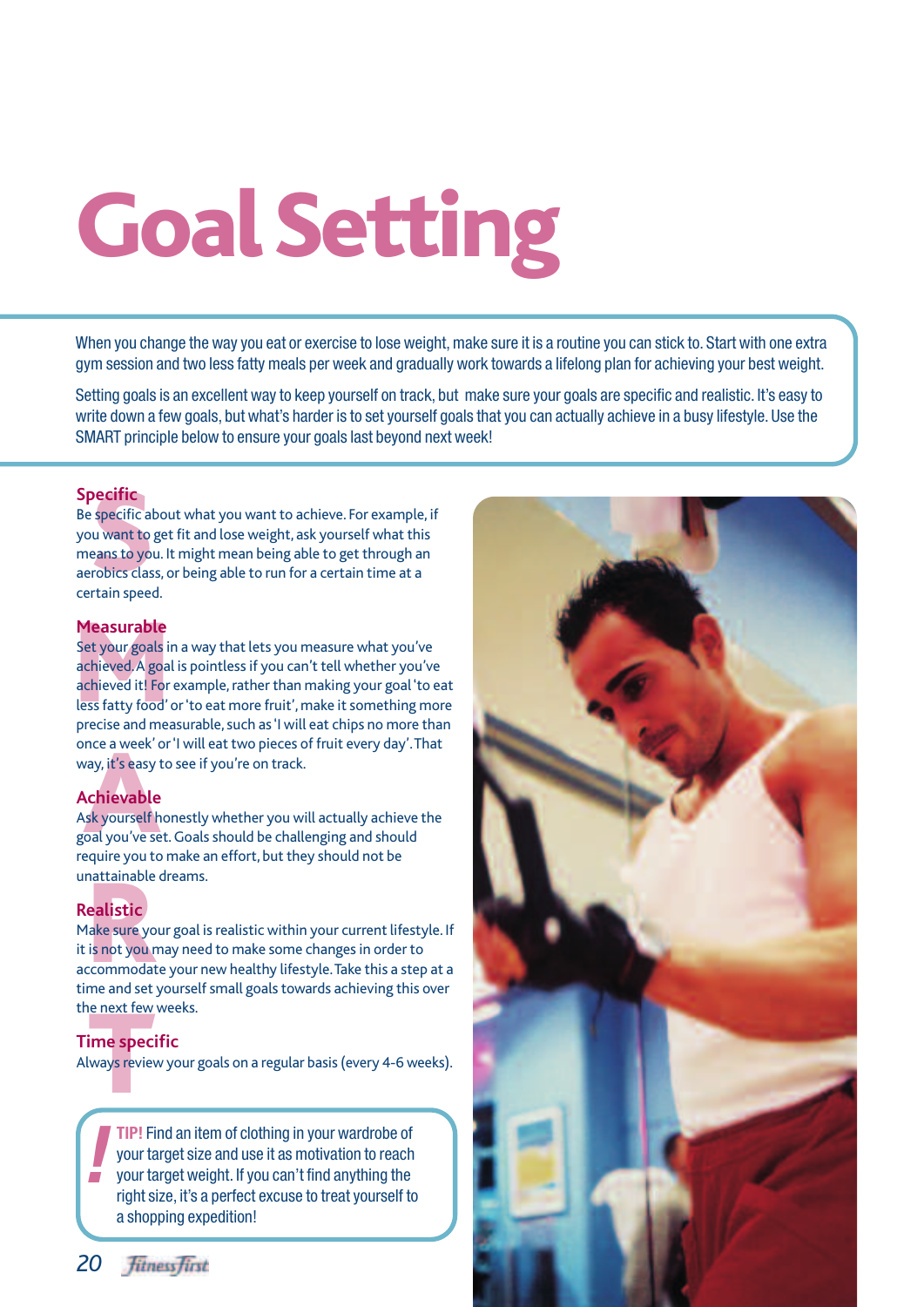



#### **Planning Ahead**

**When you're hungry, tired and busy it often seems much easier to grab a quick snack or TV dinner than it is to cook a healthy meal,but if you've planned your day's food in advance you won't be caught empty handed. Here's how to stay one step ahead of your stomach!**

- **• Make healthy snacks ahead of time and carry them with you.**
- **• Work out your daily meals the evening before, so this gives you time to buy or defrost the ingredients you need.**
- **• Take a list to the supermarket of all the meals and snacks you need for the week.**
- **• Keep emergency ready-made low fat / low calorie meals in the freezer that can be quickly heated in the microwave or oven.**
- **• Keep healthy snacks on the top fridge shelf so that they're the easiest things to grab.**
- **• If you have a social occasion coming up when you know it's likely you are going to eat and drink more than usual, compensate by consuming slightly less the day before and/or after.**
- **• If you have a hectic lifestyle, and frequently have long gaps between meals, try carrying a meal replacement drink in your bag that will give you some energy and is usually rich in vitamins and minerals.**
- **• Plan and discover easy cooking. Find meals you like that require minimal effort but mean you are eating, fresh,healthy foods.Refer to '5-minute Fish' on page 25 for a quick and healthy recipe idea.**
- **• Buy packages of ready-prepared fresh vegetables, salad and diced meat, as this cuts down time and effort spent on preparation.**

#### **Getting back on track**

You are more likely to stick to your goals if you aim for moderation. If you occasionally over-eat or eat foods that you shouldn't, don't let it derail your efforts.We can't always eat the right foods and do the right amount of physical activity, but aim to make the right choices 90% of the time.

There'll be times when you hit a plateau and feel like you're not getting results with your fitness and weight loss, so when this happens just keep in mind that maintenance is success. If it takes a year to reach a goal you are happy with, think about how many more years you'll have to enjoy it!

#### **A Pat on the Back**

You've worked hard to reach your goals, so reward yourself when you get there. Book in for a relaxing massage, treat yourself to a beauty therapy or simply lie in bed and watch your favourite movie! Do whatever makes you feel good, but choose a reward that's non-food based.

And when you're rewarding yourself, don't always link it to a drop on the scales. Instead give yourself recognition for positive changes you make in your behaviour, such as fitting in an additional gym workout each week or introducing an extra piece of fruit into your daily diet.

Measure success in terms of the realistic amounts of weight you have lost and the benefit this brings, rather than constantly trying to achieve a 'dream' weight.

**A weight loss goal of 1 to 2 pounds a week is a lot more realistic than the huge weekly losses that many fad diets promote (and fail to deliver!).**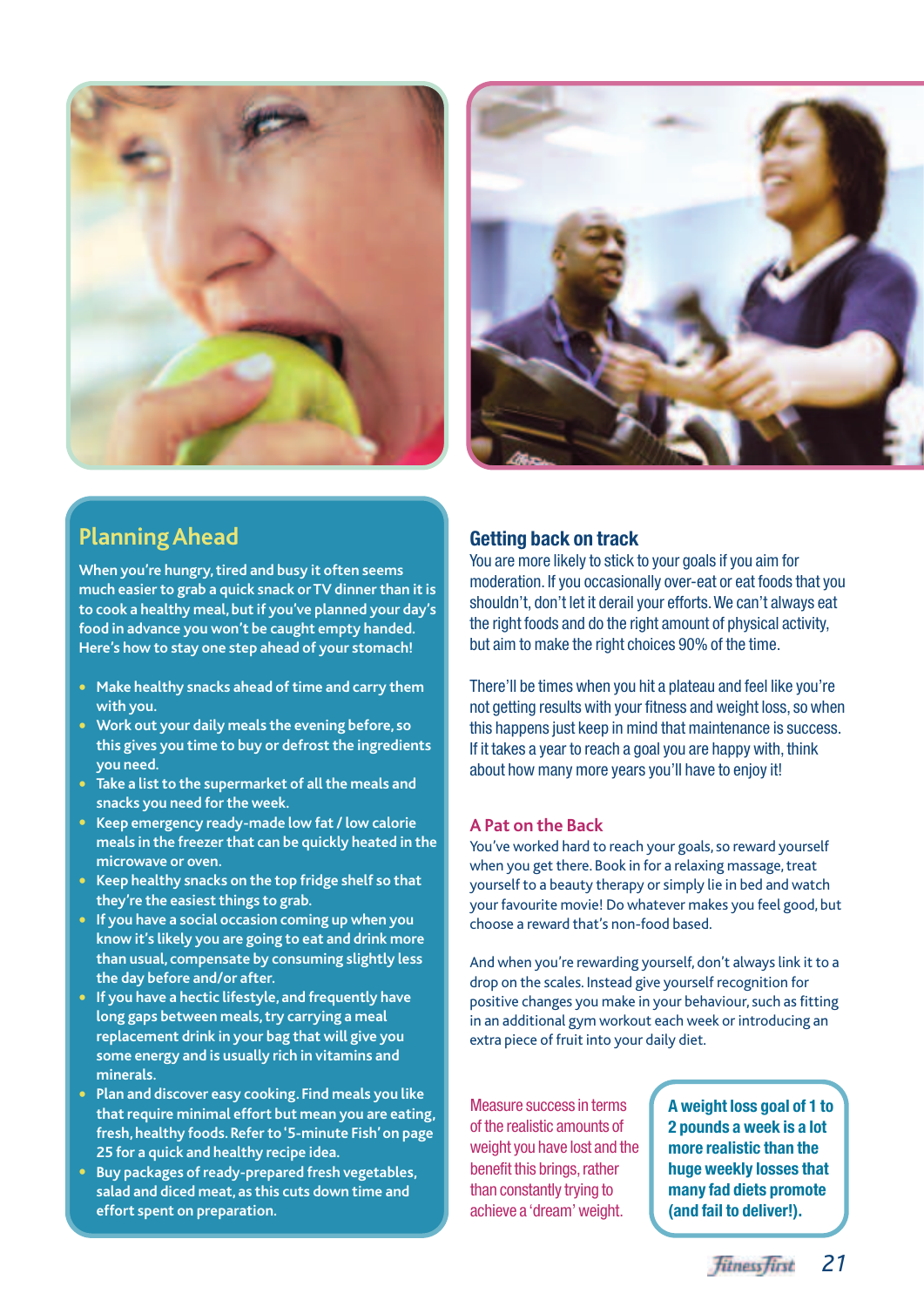# **Reading Food Labels**



#### **Serving Size**

Here's where you can find out what equals a serving and how many servings are in the product. Some products that look like single servings (juice, for example) will list servings per container as two, so if you drink the whole container you are consuming twice the amount of everything on the label.

#### **Ingredients**

Ingredients are listed in order of importance, so if sugar is the first ingredient you can be sure there is a significant amount of sugar in the product.You can also use the ingredient list to check what chemicals and preservatives the food contains.

Reading food labels is a great way to make informed choices about the food you eat, but it's not always easy to know exactly what you should be looking for. Here's how to decipher label jargon and know what's in the food you put in your supermarket trolley.

#### **Look under the heading 'Nutrition Information'**

This is where you'll find how much fat, calories and other nutrients are in the product. Pay particular attention to the following:

■ **Fat:** Look at the total amount of fat in the food and whether the fat is saturated or unsaturated. Saturated fat raises blood cholesterol, increasing your risk of a heart attack, whereas unsaturated fat (made up of monounsaturates and polyunsaturates) can have a good effect on cholesterol level.

When deciding if the product is high in fat, keep in mind that the recommended daily fat intake for women is 70 g (20 g of which is saturates) and for men 95 g (30 g of which is saturates). It's a sure sign that the product is very high in fat if the label shows close to 20 grams of fat and 5 grams of saturates per 100 grams.A better figure to aim for is 3 grams of fat and 1 gram of saturates.

■ **Sugars:** The amount of sugar in a product is listed as a component of the carbohydrate content. Eating too many sugary foods doesn't help if you are trying to lose weight, so look for products that list the sugar content as around 2 grams per 100 grams, rather than 10 grams or more.

■ Salt: Eating too much salt (referred to as sodium on food labels) can cause high blood pressure, increasing your risk of heart disease. Look for products that have no added salt or as little as 0.3 grams per 100 grams.There's a lot of salt in the product if it listed as around 1.5 grams/100 grams.

■ **Calories**: The number of calories is shown as kcal. The recommended standard calorie intake is 2,500 kcals for men and 2,000 kcals for women, or 1,500-1,800 calories a day for weight loss. Excess calories will contribute to weight gain if you consume more than you burn off with exercise.

■ **Fibre**: Eating fibre fills you up and adds bulk to your diet, so the more fibre the better.A good intake is 3 grams per 100 grams.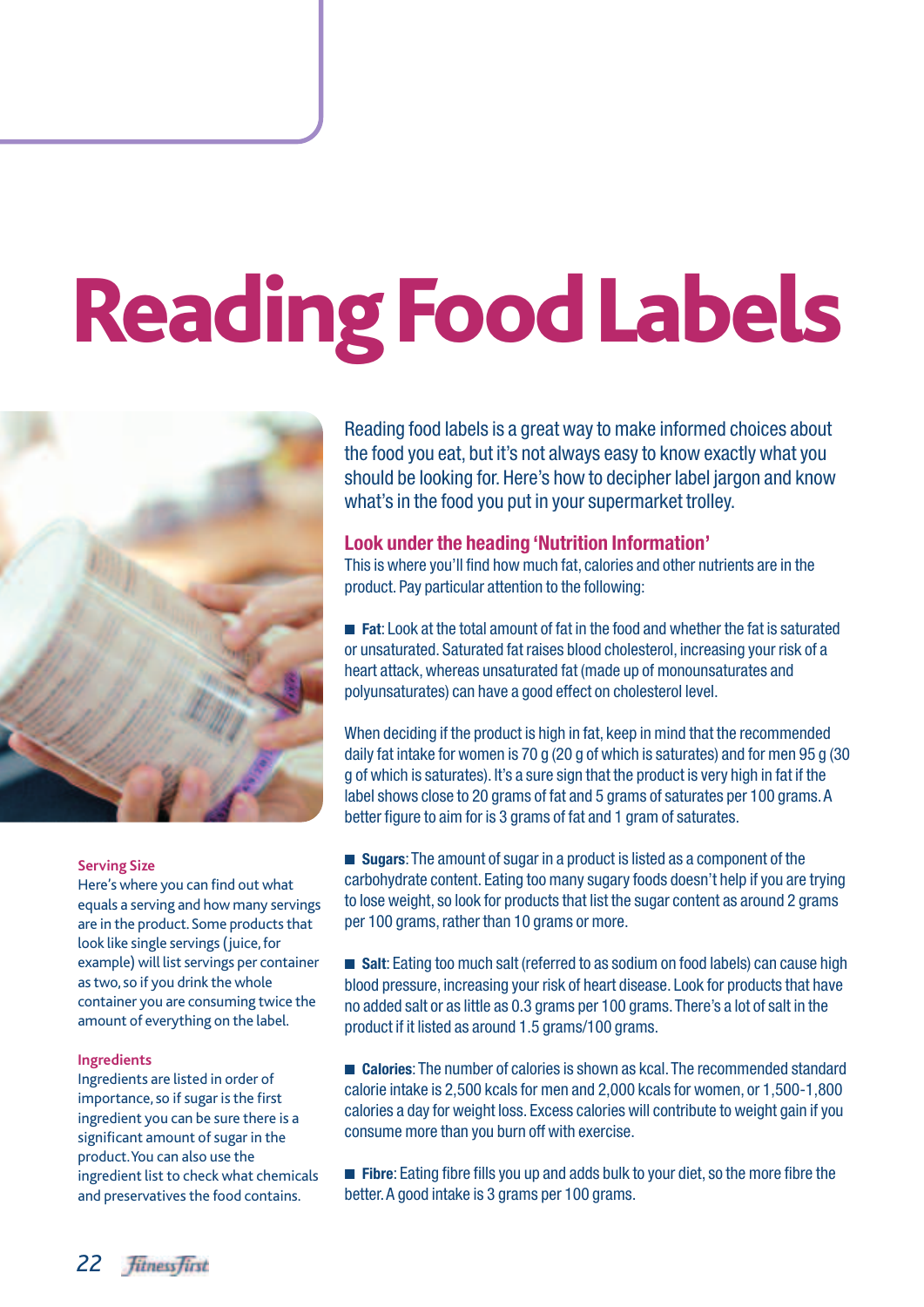



**TIP! Look for the term RDA (recommended daily allowance) on the label to find out what percentage daily allowance of vitamin and minerals the product contains.**

**!**

#### **Label Claims: fact or fiction?**

**Treat food label claims like 'low-fat','no added sugar' and 'lite' with care because they don't always mean what they say. Even though the law states that label claims should not be misleading, there are no regulations governing the meanings of different claims. Here's an explanation of some common claims.**

#### Free from

'Free from' claims don't always mean there is none of the stated ingredient in the product. For example, if you see 'alcohol-free' on the label of a bottle of beer, this doesn't mean the beer contains no alcohol – by law, the level of alcohol must be very low (less than 0.05%). Levels for other similar claims (such as 'gluten free') have yet to be developed, and while a food may claim to be 'free from artificial preservatives', it may contain other ingredients that have a preserving effect (such as salt).To get a balanced picture of what's actually been used to make a food, it's always best to look at the ingredients list.

#### Light/Lite

The law doesn't say what 'light' or 'lite' means, and so manufacturers can use these terms to convey different qualities of a food, for example its texture, or to give the impression that it has less fat or calories than similar foods.The best way to get a true picture of the product is to look at the nutrient information per 100 grams and compare it to another similar product.

#### No added sugar/unsweetened

'No added sugar' usually means that the food has not had sugar added to it as an ingredient.This doesn't mean to say that the food will not taste sweet, or that it will have a low sugar content because it may contain an artificial sweetener or ingredients like fruit that have a naturally high sugar content.

'Unsweetened' usually means that no sugar or sweetener has been added, but it may still contain a sugar such as lactose that is less sweet than table sugar. Your best bet is to have a close look at the nutrient panel to find out how much sugar there is, or the ingredient list to find out what type of sugar has been added.

#### Low fat and fat free

The law states that these claims should not be misleading, but it doesn't say when they can be used, except on spreadable fats like margarine. Manufacturers are advised to only use the 'low fat' claim on foods that contain less than 3 grams of fat per 100 grams, and the 'fat free' claim on foods than contain less than 0.15 grams per 100 grams.'Reduced fat' claims are only meant to be used with foods that contain less than three-quarters of the amount of fat in the standard product. However, these are recommendations only, so it's wise to check the nutrient panel to find out the actual amount of fat in the product.

#### Bio

The term 'Bio' is generally found on yoghurts, but there are no rules about when it may be used or what it means. Most yoghurts labeled with the word 'Bio' claim to contain 'live' bacteria (sometimes called 'cultures'), which manufacturers claim are beneficial to health, particularly digestion. Scientists disagree over exactly how beneficial such bacteria are, how many are needed to have the claimed effect, and whether the bacteria are still alive when you come to eat your yoghurt.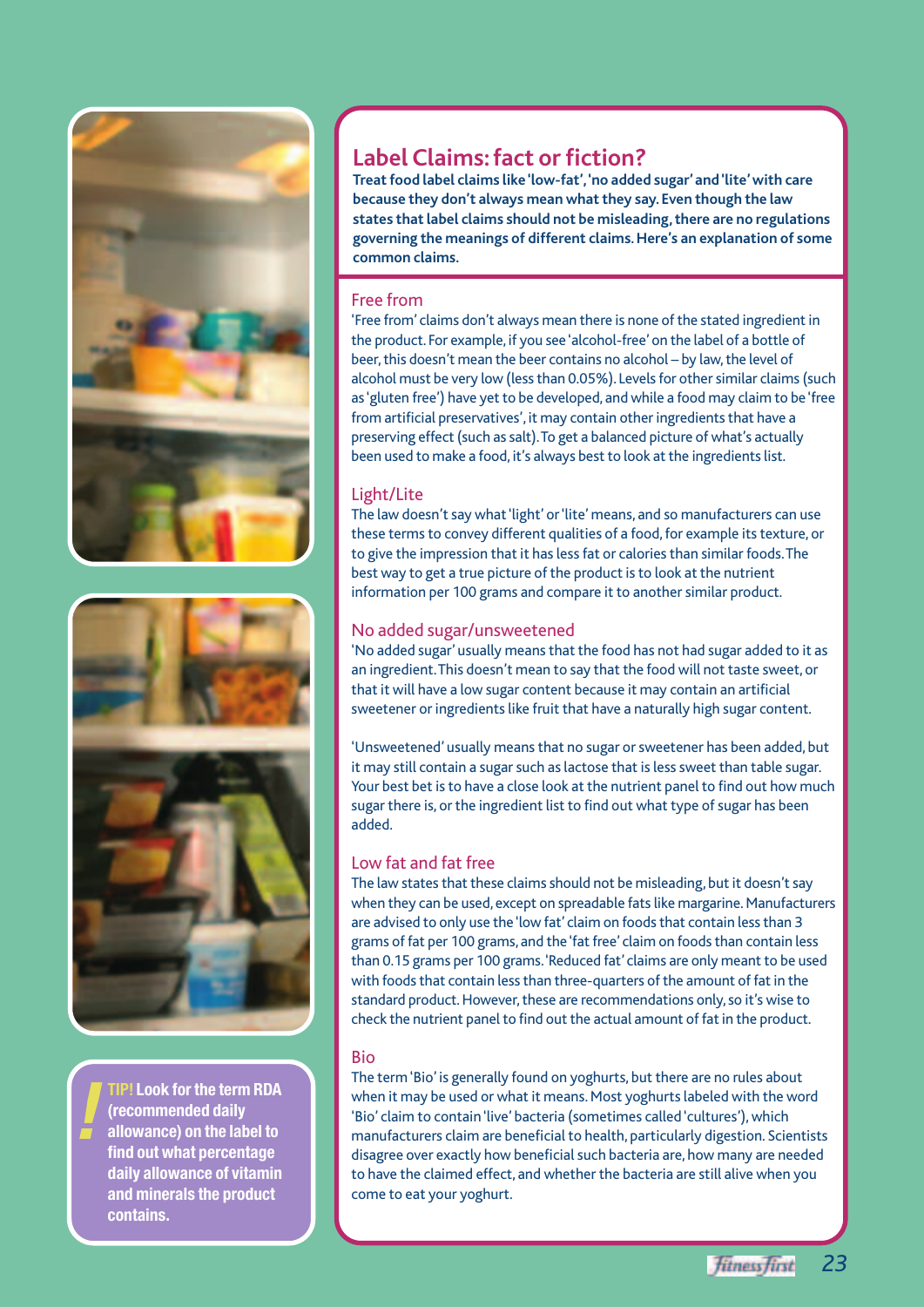## **Eating In**

**Preparing your own healthy food doesn't mean you have to become a gourmet chef, it simply means learning a few tricks for knowing how to best capture the flavour and nutrients from your food.Whether you're cooking a family meal or preparing a quick snack, the emphasis should be on fresh, wholesome foods that fill you up without unnecessary calories from fat and sugar.**

Here are some quick, simple strategies for preparing healthy home-cooked meals.

- Poach, stew, grill, bake, steam or microwave your food instead of frying.
- Trim fat off meat before cooking.
- Buy lean cuts of meat and reduced fat minces.
- Take the skin off chicken and turkey.
- Substitute full fat milk with skimmed or semi-skimmed milk.
- Steam or microwave vegetables instead of boiling them to retain their vitamin content.
- Use a small amount of oil (use oil-spray) instead of butter, margarine or lard to fry.
- When pan frying foods, keep a lid on the pan to prevent moisture escaping, thus reducing the need for more oil.
- Add low fat flavour to dishes with herbs, spices, lemon juice, garlic and soya, tomato or chilli sauce.
- Substitute chips with vegetables or a jacket potato.
- Use oven chips rather than fried chips.
- Save cream and fromage frais for special occasions.
- Use less fat and more vegetables in curries.
- Hold the batter and grill your fish.

#### Snacks on the Run

It's easy to give up on your health when you're too busy to cook healthy meals, but with a little effort it is still possible to watch your waistline even when you're eating on the run. Try these ideas for healthy pre-prepared food that you can stash in your bag at a moment's notice!

- Fresh fruit
- Fruit canned in juice or water (not sugar)
- Dried fruit (no more than a small bag or handful)
- Meal replacement formulas
- Cereal bars (check the fat content)
- Rice cakes with a low fat dip (e.g., salsa, low-fat Tzatsiki)
- Raw vegetable sticks with cottage cheese
- Rye crackers with low fat cheese
- Low fat yoghurt
- Packet of ready-to-go cereals
- Hommus and pita wedges
- **Pretzels**





**Never go Hungry** It's better to plan a healthy snack than to wait until hunger makes you want to eat everything within site!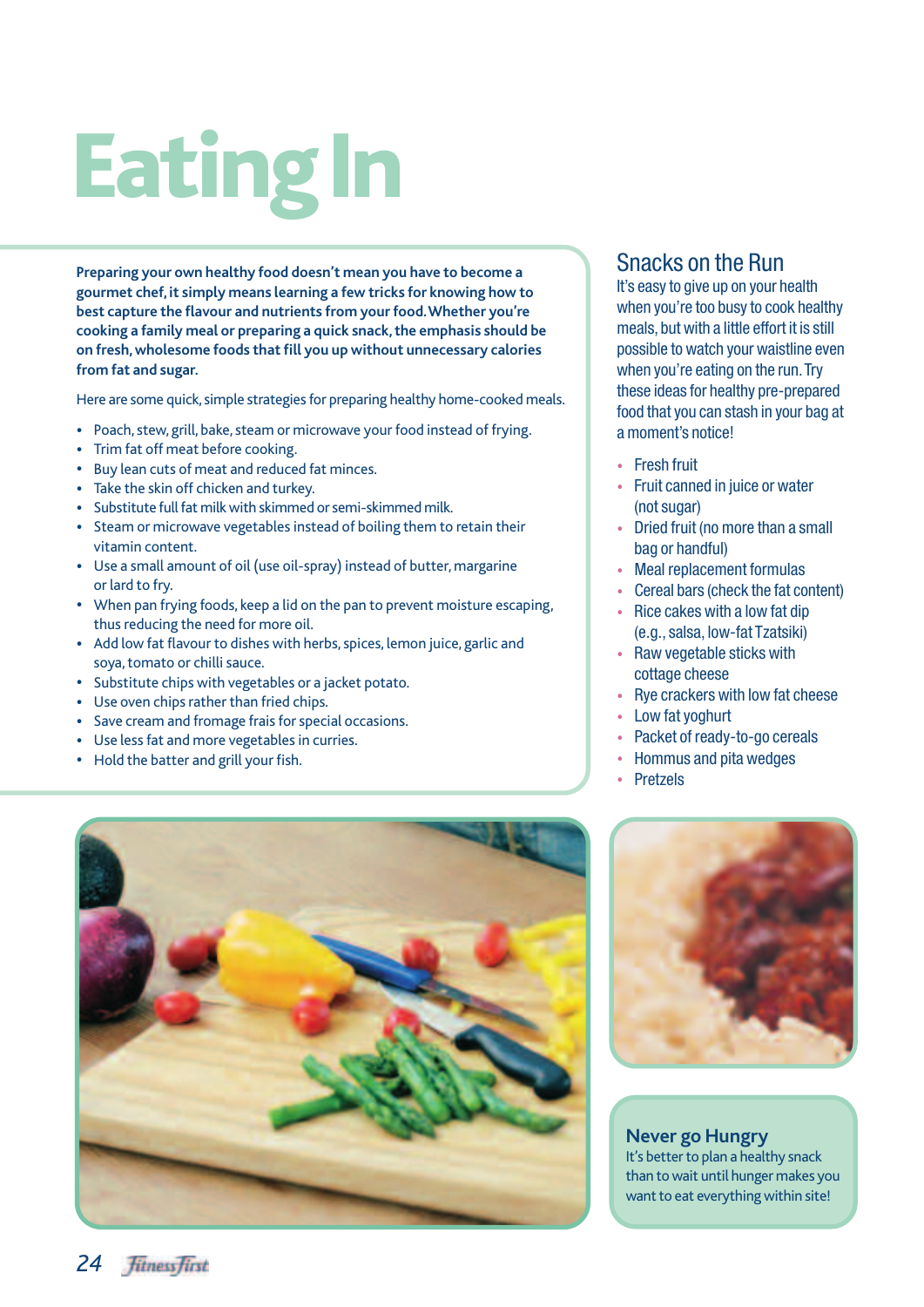#### 5-minute Fish

Here's a healthy low-fat meal that can be prepared in just five minutes!

Sprinkle a fish fillet with lemon juice, herbs and spices and cook in the microwave for four minutes. While the fish is cooking, chop up some fresh vegetables and when the fish is done, pop the vegetables in the microwave for a minute (the less you cook the veggies, the more vitamins and minerals they retain).

If you don't have a microwave, cook the fish in some foil in the oven (allow 10-15 minutes for cooking) and steam the vegetables on the stove.

#### **A pinch of Salt**

Ditch the salt shaker and resist the temptation to add a pinch of salt to your cooking, because many of us already consume twice the amount of salt that we should.Too much salt can raise blood pressure, leading to a greater risk of coronary heart disease and stroke, yet we often don't realise how much of it we're eating because so much salt is hidden in processed foods like bread, soup and cereals.

To reduce your salt intake, read the labels before you buy processed foods and avoid those with a high salt content, or simply cut down on processed foods altogether. If you're in the habit of adding salt to your food, try using herbs, spices and ground pepper for flavour instead – you'll be surprised at how quickly your taste buds will adjust!



#### Filling Fibre

You don't have to go hungry to lose weight, you simply need to know which foods will fill you up without a lot of calories. High fibre foods are your best bet because they not only provide volume, but also take more time to digest, making you feel fuller for longer.

The best way to boost your consumption of fibre is to eat a variety of whole grains, vegetables, legumes and fruit.When buying breads or grains, look for the word 'whole' on the label and check that they have at least 3 grams of fibre per slice/serving.Try whole wheat pasta, which has at least three times the amount of fibre as regular pasta, and avoid removing the skin from vegetables and fruit as this decreases their fibre content.

Eat whole grains on a regular basis and they will reduce your risk of diabetes, heart disease and certain cancers.

#### **Did you know?**

**The deeper the colour of a fruit or vegetable the more nutritious it is.**

**If you like baked beans you're<br>
in luck because a small can of baked<br>
beans (choose the no added salt or<br>
sugar variety) counts as one portion** in luck because a small can of baked beans (choose the no added salt or sugar variety) counts as one portion towards your recommended daily five portions of fruit and vegetables.

**TIP! Fill your fridge and cupboards with vegetables, fruits, cereals and grains. Keep high fat treats out of sight, or better still, out of the house.**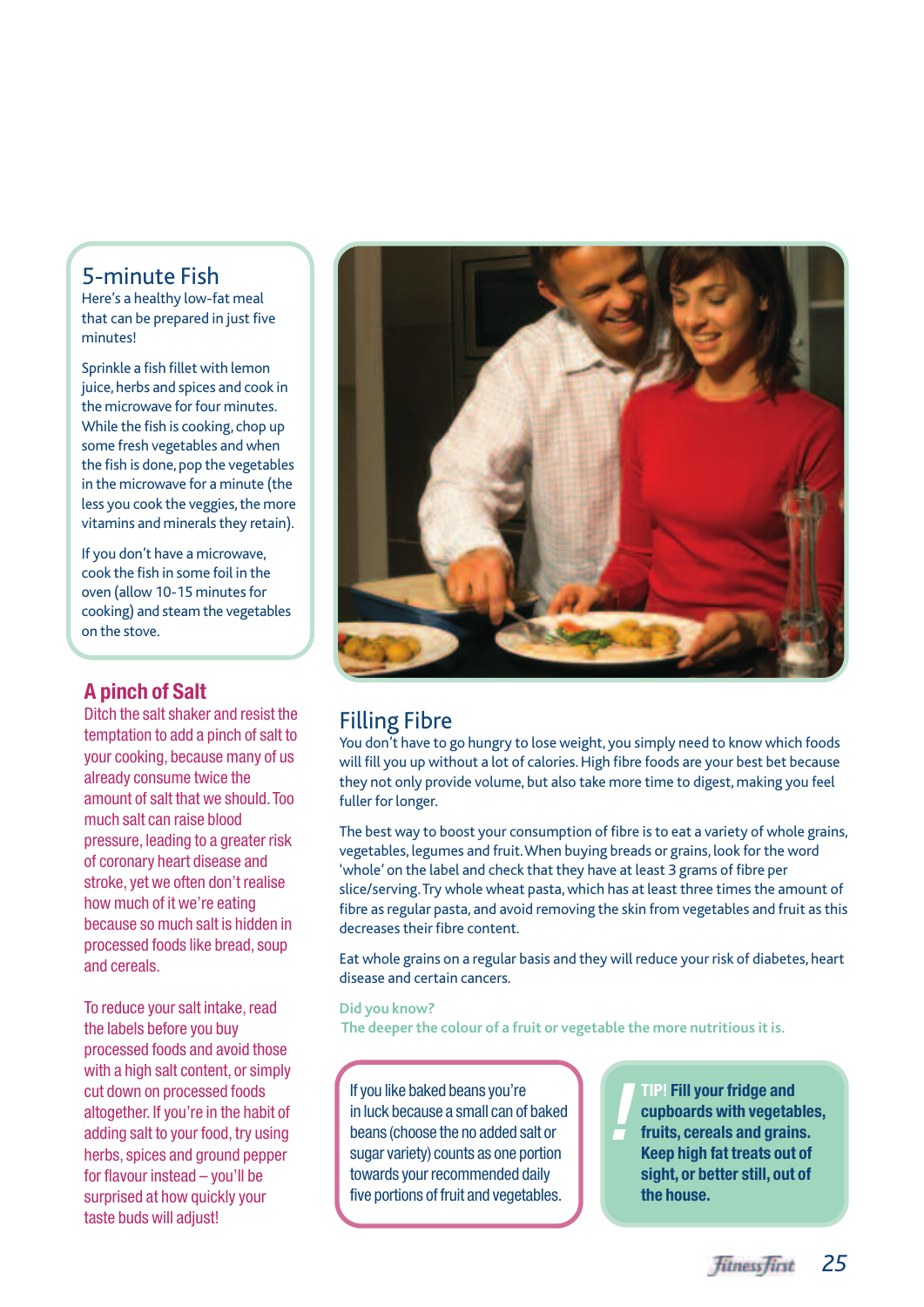## **Eating Out**

Restaurant meals and take-away foods are often much higher in fat than the foods you would normally prepare at home, so it pays to be wary when you eat out. Portion sizes are also often oversized – not a good combination when it comes to watching your waistline!

So, is it all a hopeless downward spiral? Not necessarily. With a little careful planning, eating out can be as healthy as you wish it to be.

- Don't go to the restaurant famished. Eat a piece of fruit before you go to keep yourself from over-ordering.
- Ask the waiter how the dish is prepared and served to save any later surprise.
- Share an entrée or have it as a main course if portions are generous.
- Choose dishes that are lower in fat; beware of those that are fried, creamed, sautéed and battered.
- Order sauces and salad dressings on the side, so that you choose how much to add for yourself.
- Mix and match. Order different dishes with your friends and share.
- Skip the basket of bread or chips.
- Request that your steak, fish, chicken and vegetables are not brushed with butter before serving.
- Satisfy your sweet tooth with fresh fruit salad or sorbet rather than double chocolate cream cake!
- Know when enough is enough. Don't be frightened to leave food on your plate.
- Enjoy the experience. In our busy stressful lives, eating out should be a real pleasure and a time to relax with family and friends

Restaurant meals contain an average of six grams more fat than home-cooked meals.

#### **Don't Blow Your Budget**

Just one restaurant dish can contain nearly your entire day's allowance of fat! Women are advised to eat no more than 70 grams of fat and men no more than 95 grams of fat a day. Here's how easy it is to blow your fat budget on one serving of a restaurant meal or take-away:

- Chinese battered sweet and sour pork with egg fried rice: 60 g fat
- Crispy Duck: 31 g fat
- Tikka masala with pilau rice: 47 g fat
- Vegetable biryani: 43 g fat
- Lasagna: 45 g fat
- McDonald's Big Mac and regular French fries: 32 g fat
- Pret a Manger Big BLT sandwich: 26 g fat
- Burger King Whopper Burger with cheese: 33 g fat
- Pizza Express Four Seasons pizza: 29 g fat
- Domino's Pepperoni Passion 9.5" pizza: 46 g fat



26 *fitness first*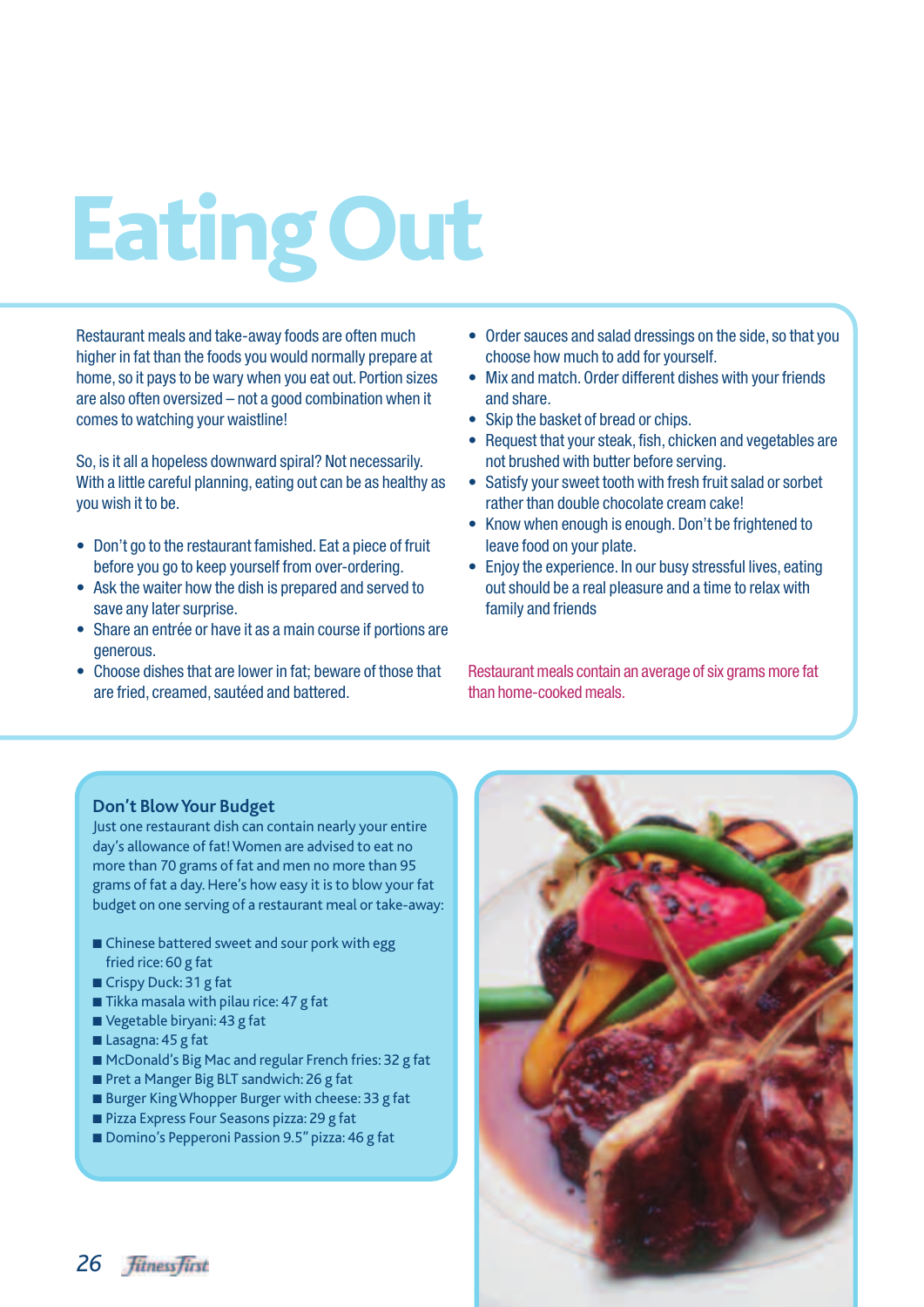

#### Portion Distortion

A serve of French fries in a fast food outlet is 57% bigger today than it was 20 years ago, a dessert is 33% bigger, and a soft drink is 62% bigger. Given these statistics it's hardly surprising that most of us find it hard to actually figure out what is an appropriate serving size.

Larger portion sizes may be better value for money, but when you're watching your waistline they can cause you to unwittingly consume far more calories than you realise.A king-size Mars Bar, for example, is one-third bigger and packs around 96 kcal more than the standard 60 gram size.

To find out whether you're eating the appropriate portion sizes refer to 'How much is a portion?' on page 30-31. If you need to reduce your portion intake, follow these strategies for learning how not to clean your plate!

- Buy 'meals for one' rather than 'family value' packs at supermarkets and fast food outlets.
- Request the smallest portion on offer.
- Instead of finishing all your meal in a restaurant, ask if you can take home the leftovers.
- Serve meals on entrée or salad plates.
- Read food labels to find out the number of servings in a packet instead of assuming the whole packet is one serve.
- Eat slowly and savour each mouthful.
- Break jumbo packets into smaller individual size portions and freeze for later.
- Don't go back for seconds, even if it's an 'all you can eat' buffet!

#### **Carob vs Chocolate**

Carob is often mistakenly perceived as a less fattening alternative to chocolate, but carob and chocolate are equally high in fat and kilojoules. A single 100 g carob bar contains a startling 440 calories (1,760 kJ), 52% of which comes from fat. The only significant advantage that carob holds over chocolate is that carob is caffeine free and may contain a little less sugar.

**Did you know?** If you were to eat two digestive biscuits every day for a year, you'd gain ten pounds of body fat!

When going to a big dinner, wedding or other special occasion involving food, try to eat before you go so that you are not as hungry and able to resist the temptation for a big splurge!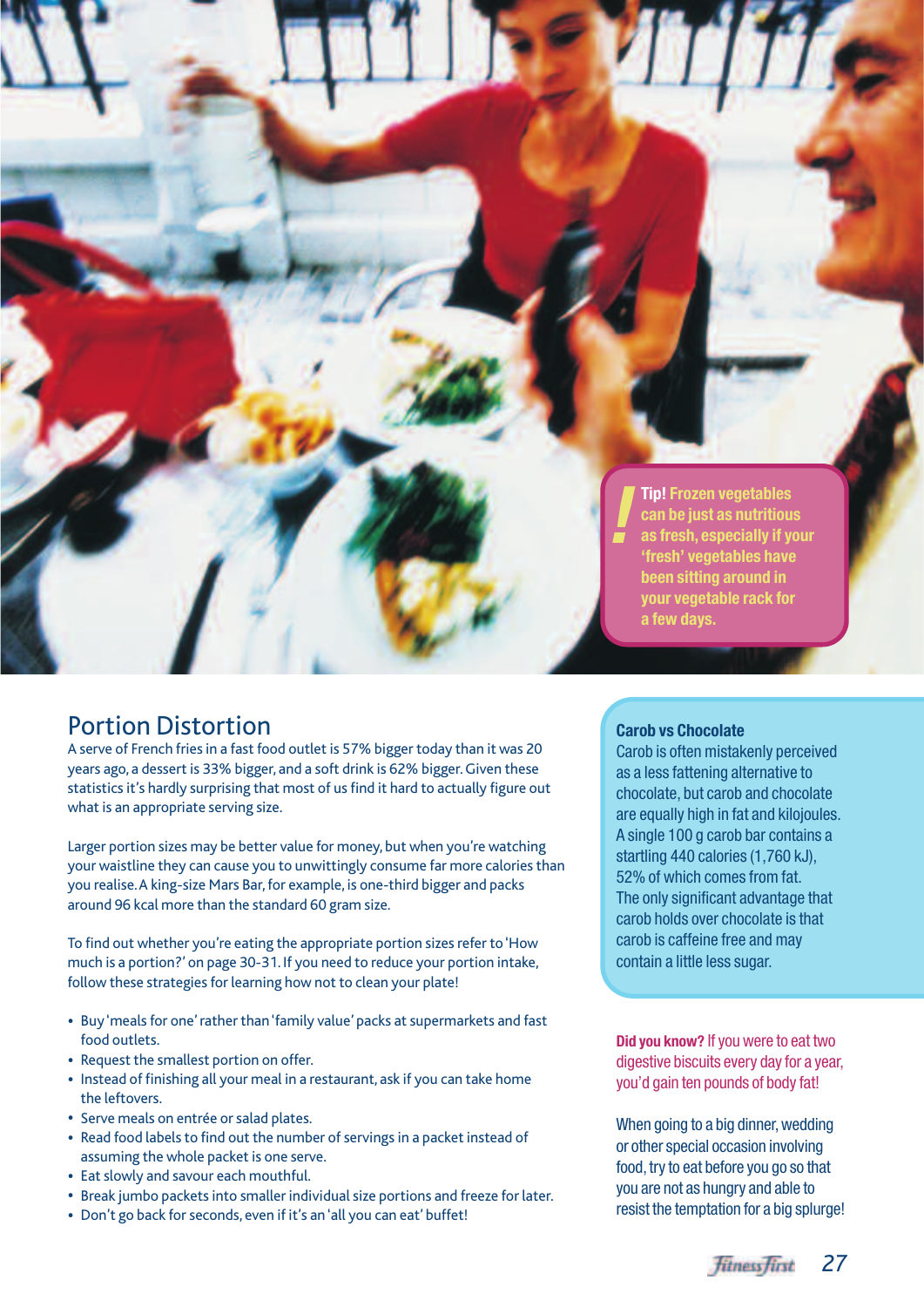### **Cuisine Guide**

**How to make healthy choices when you dine out.**

#### **The Fry Up**

The traditional English breakfast is normally associated with fat and grease, but the good news is that there is such thing as a healthy fry-up. Here's how:

- Ask for your bacon grilled and with the fat cut off.
- Have your eggs poached or scrambled instead of fried.
- Order grilled, not fried, tomatoes and mushrooms.
- Replace fried bread with toast.
- Fill your plate with baked beans instead of hash browns or Black Pudding.



#### **Burger Bars**

When nothing else will satisfy but a trip to the nearest burger bar, here's how you can make sure you make a healthy choice:

- Have a plain burger without the cheese and add a little tomato ketchup to taste.
- If only a cheese burger will do, opt for a small portion, not a double.
- Only order a small portion of fries and don't add extra salt.

#### **Fast Food**

We tend to equate 'fast food' with 'bad' food, but it doesn't have to be.Anything in moderation is okay and as long as you choose carefully, you can eat and enjoy fast food occasionally with no ill effects.

#### **Indian**

Indian might be our nation's favourite food, but it's also laden with calories. Most Indian dishes are cooked in ghee (clarified butter) and cream, which makes them high in both calories and saturated fats. But don't panic; this doesn't mean you have to avoid Indian food altogether – with a few simple changes you can slash the fat and calorie content and still have a tasty Indian meal.

- Order Chicken Tikka,Tandoori Chicken or kebabs for starters and skip the popadums and bahjis.Alternatively, stick to just one popadum and accompany it with a yoghurt and cucumber sauce (raita).
- Popadums are just as tasty if you have them grilled or microwaved – don't hesitate to ask the waiter.
- Naan bread is often quite high in fat, so switch to eating chapatis instead.
- Ask for plain boiled basmati rice instead of pilau rice (pilau tends to be fried in oil).
- Eat lentil soup (dhal), which is tasty and filling.
- If you choose a curry, eat the meat and vegetables but leave the sauce.Alternatively, try a tomato-based sauce rather than a cream-based one.
- Vegetarian dishes are sometimes higher in fat than the meat dishes, so choose carefully.

#### **Pizza Houses**

- Contrary to popular belief, you're better off ordering a thick-based pizza than a thin one (with a thick-based pizza, you fill up faster on fewer slices).
- Choose your pizza carefully a margherita pizza (cheese and tomato), for example, has about half the fat of a pepperoni-based pizza.
- Ask if they'll 'go easy on the cheese'.
- Instead of garlic bread, order a bowl of mixed salad for a starter (with dressing 'on the side').



28 *fitness first*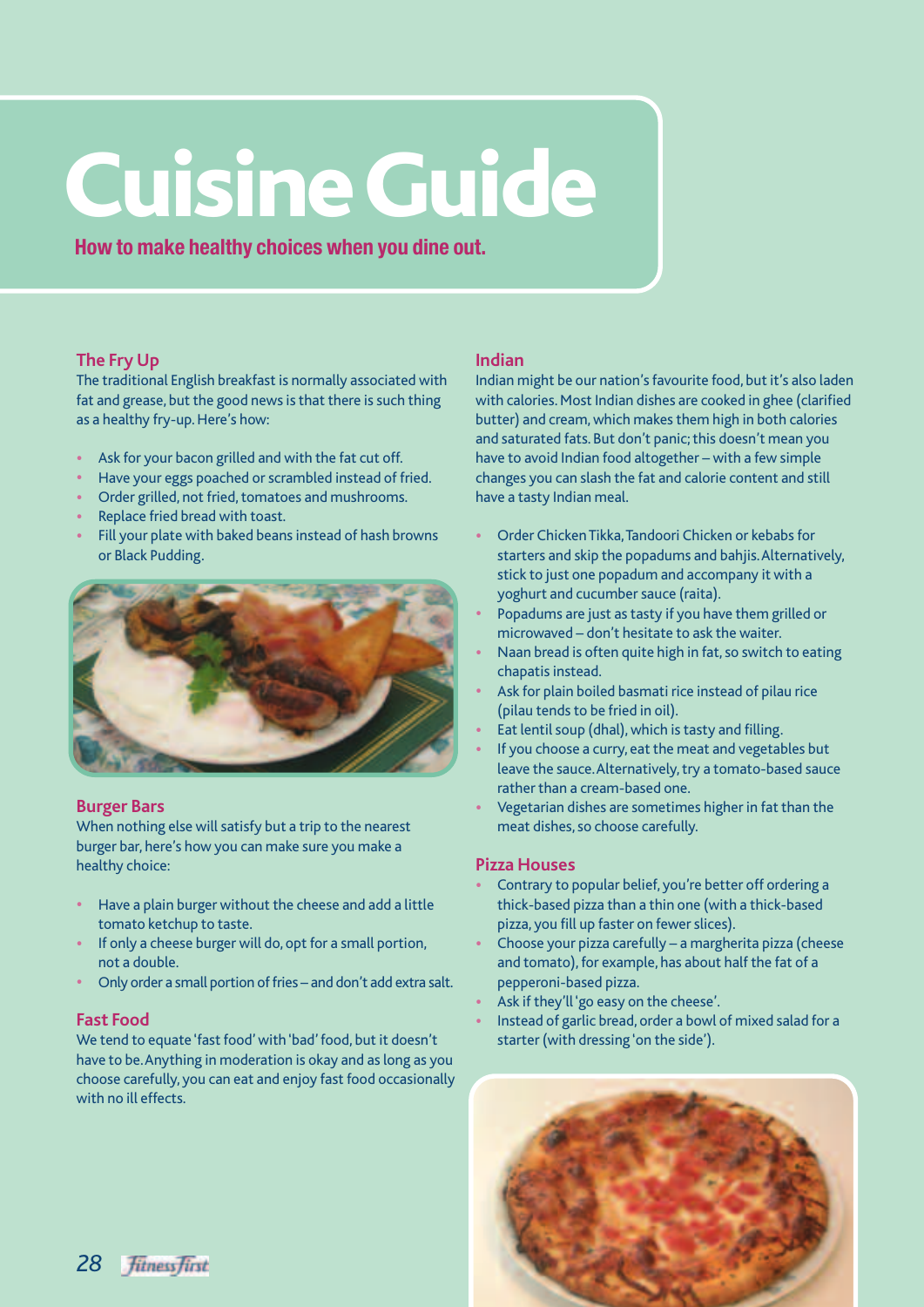



#### **Chinese Food**

When eating Chinese food, the more traditional Chinese restaurants usually offer less fatty dishes than their Westerninfluenced counterparts.Traditional Chinese cuisine is based on rice and noodles and is largely vegetarian, with only small amounts of meat and fish. Some good choices include:



- For starters, choose dishes like clear soup, chicken and sweetcorn, sweet and sour and won tons.
- Order dishes that are rice based (such as plain boiled rice and rice noodles) instead of egg noodles and fried rice (fried rice can be eaten as a dish on its own rather than an accompaniment to a meal).
- Order foods that have been steamed, such as steamed rice, vegetables and fish in ginger.
- Eat more rice and less of the meat and sauces.
- When eating Crispy Duck, avoid eating the skin and fill up the pancakes with a little lean meat, cucumber, spring onions and plum sauce.
- Choose sauces like plum, Hoi-sin, chilli, garlic and ginger, as they contain very little fat.
- Stir-fried dishes are usually prepared with a minimum of oil, but this is not always the case, so check with the waiter.
- Accompany your meal with a pot of green or jasmine tea this is said to aid digestion and is completely calorie free.
- If you have a local takeaway you frequent, pick up a copy of the menu and pre-plan what you want.
- Choose fresh fruit for dessert.
- Buffets are cheap and cheerful, but the food options offered are usually high in fat.Why not create your own healthy buffet by ordering a variety of dishes when you eat out with friends.
- Use chopsticks to eat your meal, as this will probably reduce the speed at which you eat (and hence the amount!).

#### **Italian food**

Typical Italian fare is high in monounsaturated fats, low in saturated fats, and contain lots of fruit, vegetables, bread, rice, pasta, cereals, beans, nuts, olives and fish. Here are some of the many ways to enjoy a healthy Italian meal:

- For starters, order fresh salad, olives or minestrone soup. Eat plain, fresh bread and avoid dipping it into the olive oil.
- Try to choose pasta dishes that are tomato-based rather than cream or pesto-based.
- Avoid adding too much Parmesan cheese.
- Order half a portion or a pasta starter, as Italian meals tend to be very generous.
- Choose grilled and baked fish, chicken or veal, and order a side dish of roasted vegetables. Fish is a great source of omega 3 and 6 fatty acids, which are thought to help prevent heart disease.
- Tiramisu and other traditional Italian desserts are extremely tasty, but laden with calories.A better choice is fresh fruit and sorbet.



#### **Sandwiches**

- Choose 'healthy option' sandwiches most supermarkets and stores have a range.
- Ask for more bread and less of the spread, or ask for them to be made without butter or mayonnaise.
- Choose fillings that are low in fat and add plenty of salad ingredients.
- Swap mayonnaise for mustard, horseradish or pickles this ensures that the sandwich doesn't dry out, tastes good and is low in fat.
- Order granary or whole meal bread and baps.

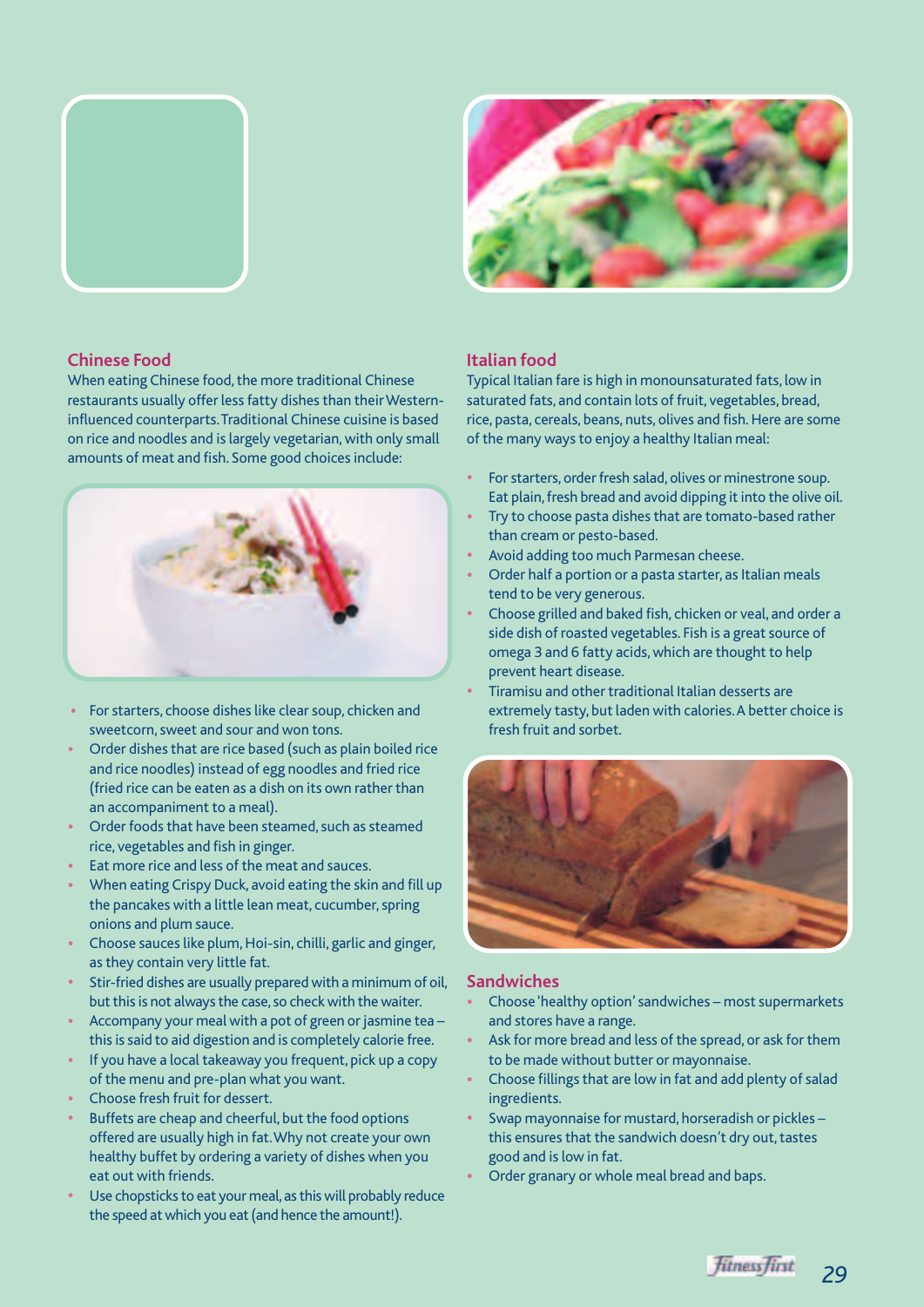### **How much is a portion?**

Check out the following examples of standard portion sizes to find out how much you should be consuming from the different food groups each day.

| Fruit and vegetables (have 7-8 portions per day)                              | <b>Examples of one portion</b>                                |
|-------------------------------------------------------------------------------|---------------------------------------------------------------|
| Vegetables, e.g., cauliflower, cabbage, peas,                                 |                                                               |
| carrots, mushrooms, tomatoes, leeks, swede, broccoli                          | 2 large tablespoons                                           |
| Salad - mixed green, e.g., lettuce, cucumber, onion                           | 1 small bowl                                                  |
| <b>Tomato</b>                                                                 | 1 medium                                                      |
| <b>Whole fresh fruit</b>                                                      | e.g., 1 apple, 1 orange, 1 banana, 1 peach                    |
| Tinned fruit in natural juice e.g., peaches, pineapple, raspberries and pears | 3 large tablespoons                                           |
| Stewed fruit e.g., apple, rhubarb, cherries                                   | 4 large tablespoons                                           |
| <b>Large fruits</b>                                                           | 1 slice melon or pineapple, 1/2 grapefruit                    |
| <b>Small fruits</b>                                                           | 12 grapes, 3 apricots, 2 plums, 2 kiwi fruits, 7 strawberries |
| Dried fruit e.g., raisins                                                     | 1 baby box - matchbox size                                    |
| Fruit juice (maximum one per day)                                             | 1 small glass or small carton                                 |
|                                                                               |                                                               |
| Bread, other cereals and potatoes (have 7-8 portions per day)                 |                                                               |
| Breakfast cereals e.g., flakes or crispies                                    | 3 tablespoons                                                 |
| <b>Muesli</b>                                                                 | 2 tablespoons                                                 |
| <b>Shredded wheat</b>                                                         | 1                                                             |
| Weetabix                                                                      | 1                                                             |
| <b>Bread or toast</b>                                                         | 1 large slice (medium thick)                                  |
| <b>Bread bun or roll</b>                                                      | $\frac{1}{2}$ large                                           |
| <b>Pitta bread</b>                                                            | 1 mini or picnic size                                         |
| Chapati                                                                       | 1 small                                                       |
| <b>Crackers</b>                                                               | 3                                                             |
| <b>Crispbreads</b>                                                            | 4                                                             |
| Plain nan bread                                                               | 1 small                                                       |
| Rice, plain boiled                                                            | 2 heaped tablespoons                                          |
| Pasta, plain, boiled                                                          | 3 heaped tablespoons                                          |
| Egg noodles, boiled                                                           | half packet                                                   |
| <b>Potatoes</b>                                                               | 2 egg size                                                    |
| Bagel, plain or cinnamon & raisin                                             | $\frac{1}{2}$                                                 |
| Crumpet/pikelet                                                               | $\mathbf{1}$                                                  |
| <b>Muffin</b>                                                                 | 1                                                             |
| <b>Malt loaf</b>                                                              | 1 small slice                                                 |
| Muesli bar                                                                    | 1                                                             |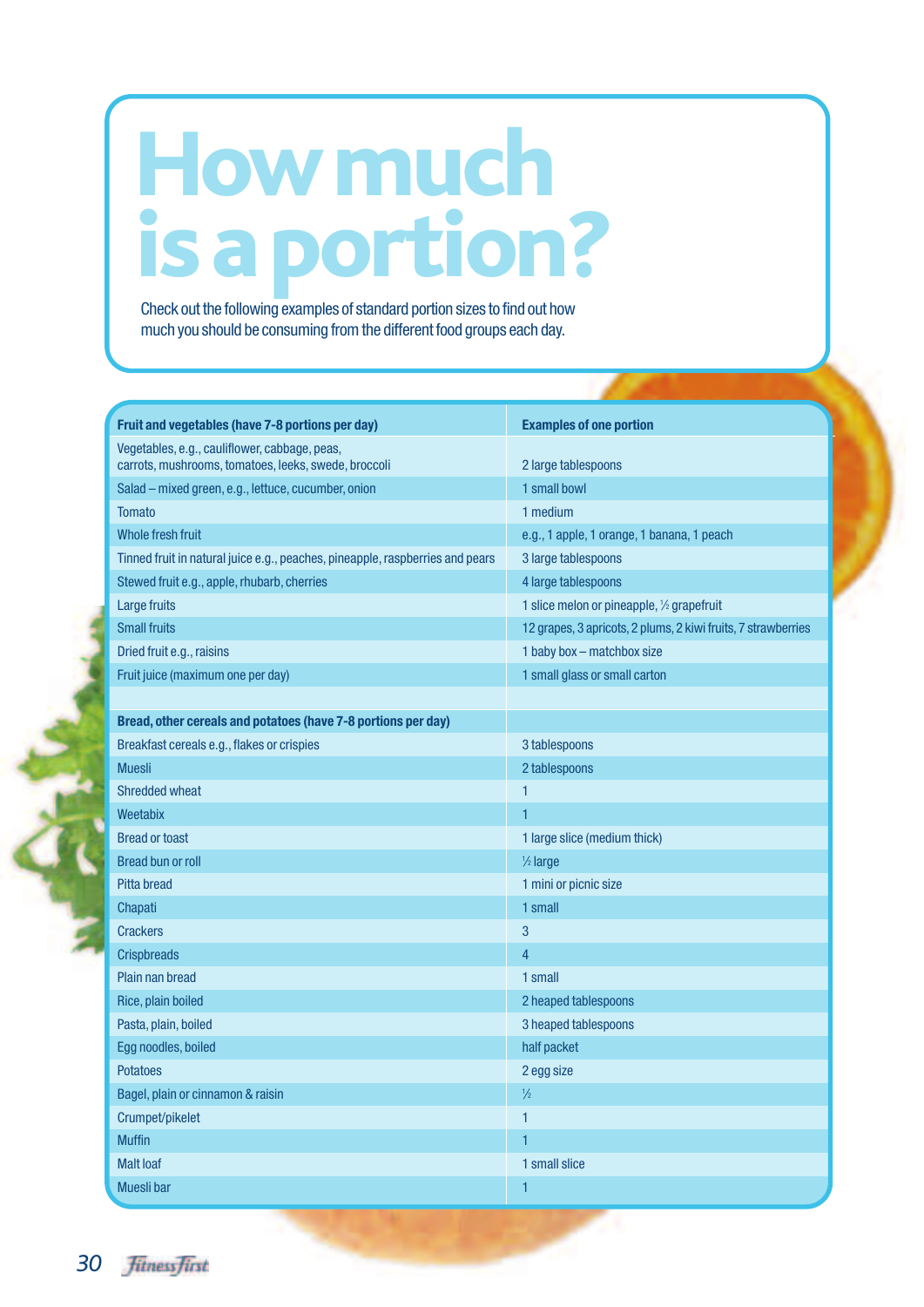

۰

| Milk & dairy foods (have 2-3 portions per day)                                                                                                  |                                                          |
|-------------------------------------------------------------------------------------------------------------------------------------------------|----------------------------------------------------------|
| Milk (preferably skimmed or semi-skimmed)                                                                                                       | 1 medium glass, 200 ml (1/3 pint)                        |
| Yoghurt, plain or flavoured, low fat & low sugar                                                                                                | 1 small pot, 150 g (5 oz)                                |
| Cheese - preferably low fat (Brie, Camembert, Edam, reduced fat cheddar,<br>Smoked Austrian are good). The mini portion size cheeses are handy. | 1 matchbox size, 40 g $(1\frac{1}{2}$ oz)                |
| Cream cheese - light                                                                                                                            | the size of 2 small matchboxes, 80 g (3 oz)              |
| <b>Cottage cheese</b>                                                                                                                           | 1 large pot, 200 g (8 oz)                                |
| Fromas frais - light                                                                                                                            | 1 small pot, 150 g (5 oz)                                |
| Lean meat like beef, pork, ham, chicken (without skin) & fish (white or oily)                                                                   | 3 slices (an amount the size of a pack of playing cards) |
| <b>Fish fingers</b>                                                                                                                             | 3                                                        |
| <b>Eggs</b>                                                                                                                                     | $\overline{2}$                                           |
| Baked beans in tomato sauce (low salt & sugar)                                                                                                  | 5 tablespoons                                            |
| Lentils                                                                                                                                         | 4 tablespoons cooked                                     |
| Beans, e.g., red kidney beans, butter beans, chick peas                                                                                         | 4 tablespoons cooked                                     |
| Nuts or peanut butter                                                                                                                           | 2 tablespoons                                            |
|                                                                                                                                                 |                                                          |
| <b>Fats (have 2 portions per day)</b>                                                                                                           |                                                          |
| <b>Butter or margarine</b>                                                                                                                      | 1 teaspoon                                               |
| Oil (any type)                                                                                                                                  | 1 teaspoon                                               |
| <b>Mayonnaise</b>                                                                                                                               | 1 teaspoon                                               |
| Low calorie mayonnaise                                                                                                                          | 2 teaspoons                                              |
| <b>Blue cheese dressing</b>                                                                                                                     | 1 teaspoon                                               |
| Salad cream                                                                                                                                     | 1 tablespoon                                             |
| Low calorie salad cream                                                                                                                         | 2 tablespoons                                            |
|                                                                                                                                                 |                                                          |
| Occasional foods (have 1 portion per day or 7 per week)                                                                                         |                                                          |
| Sugar                                                                                                                                           | 3 teaspoons                                              |
| Jam or honey                                                                                                                                    | 1 heaped teaspoon                                        |
| Crisps, preferably low fat                                                                                                                      | 1 small packet                                           |
| Cream                                                                                                                                           | 1 tablespoon                                             |
| Biscuits, plain                                                                                                                                 | $\overline{c}$                                           |
| Slice of cake                                                                                                                                   | $\frac{1}{2}$                                            |
| Doughnut                                                                                                                                        | $\frac{1}{2}$                                            |
| <b>Danish pastry</b>                                                                                                                            | $\frac{1}{2}$                                            |
| Chocolate                                                                                                                                       | 1 small bar or 2 mini bars                               |
| <b>Sweets</b>                                                                                                                                   | 1 small tube/bag                                         |
| Pastry in savoury item e.g. pork pie, sausage roll, Quiche Lorraine                                                                             | $\frac{1}{2}$                                            |
|                                                                                                                                                 |                                                          |
| Alcoholic drinks (Max 1-2 per day or 7-14 per week)                                                                                             |                                                          |
| Ordinary strength beer or lager                                                                                                                 | 1 small, 300 ml (1/2 pint)                               |
| Wine                                                                                                                                            | 1 glass, 100 ml (4 fl oz)                                |
| <b>Spirits</b>                                                                                                                                  | 1 tot (pub measure), 25 ml (1 fl oz)                     |